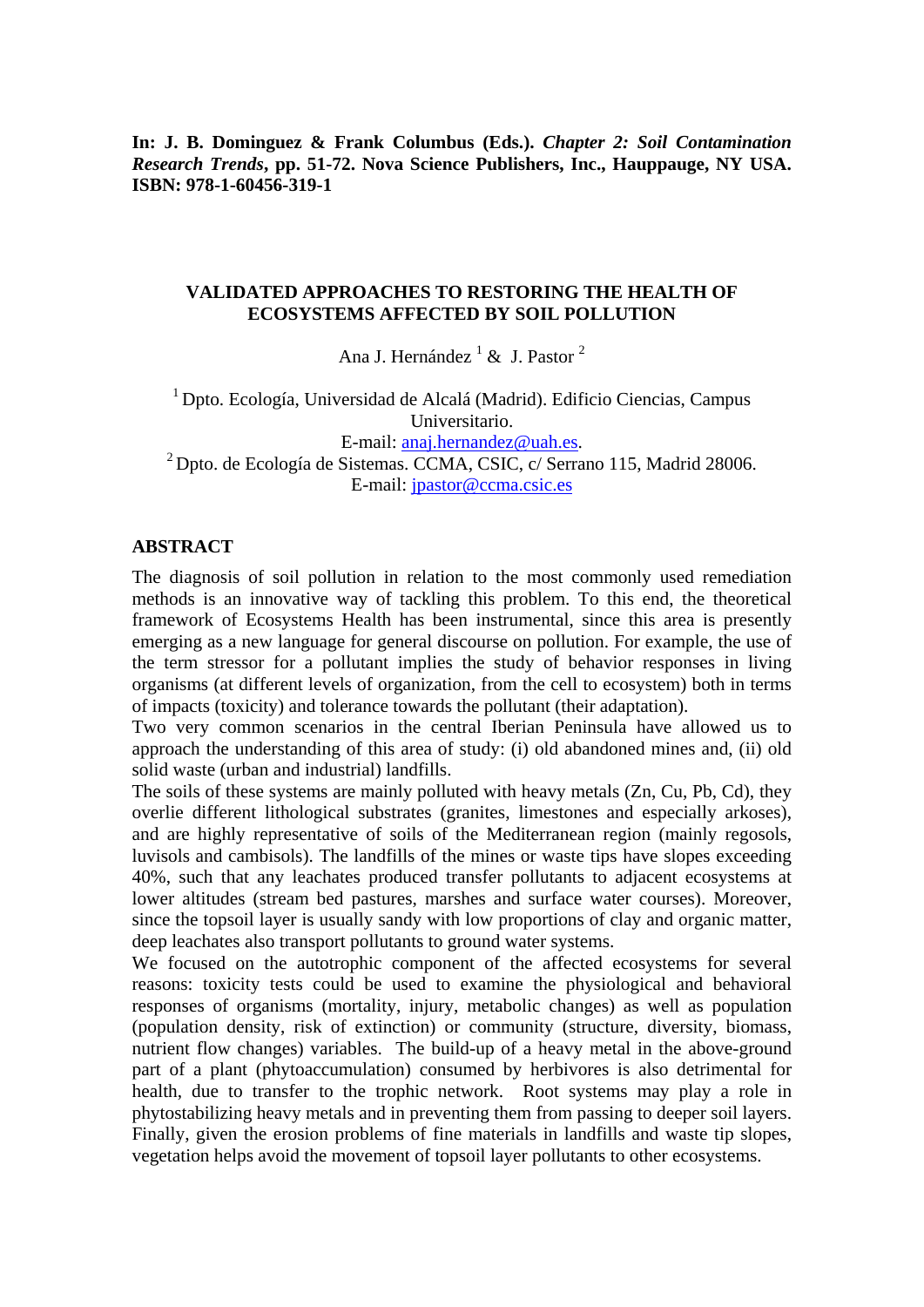The methodological approaches validated by results obtained over the last twenty years can be summarized as: studies of polluted sites based on phytoecological sampling, analysis of soil chemical and physical properties, georeferencing of the heavy metals they contain for further sampling in areas showing the highest levels, collecting and chemically analyzing plants at these sites, and the use of soils with their seed banks to perform experiments in microcosms in controlled conditions. The idea is to use a combination of field and laboratory methods that simulate real scenarios in which soil pollution occurs.

## **INTRODUCTION: THE COMPLEXITY OF DEGRADED ECOSYSTEMS WITHIN THE FRAMEWORK OF SYSTEMS SCIENCE**

With the title "From Biodiversity to Biocomplexity", the monograph of the June 2001 issue of *BioScience* was devoted to the multidisciplinary step we need to take if we are to understand our environment. The main questions addressed as challenges for biologists at this start of a century are perfectly apt to introduce the subject of the work we describe in this chapter. There is no question that the field of biocomplexity will be in the forefront of research endeavors in the years to come, given it is a property of all ecosystems; or in other words, it is the thread that links many complex systems that are structured or influenced by living organisms, their components or biological processes.

Interactions between live beings and all the facets of their external environment are an evident fact and research into these interactions, which involve multiple levels of biological organization and/or several spatial or temporal scales, is of great importance for everything related to environmental impacts. To undertake such research, long term data collection and monitoring are required to examine interactions at different spatial scales of the landscape and assess interplay between air, soil, water and the ecosystems they sustain. These issues will guide decision-making and help understand the functions of ecosystems and the changes they suffer in an ever-evolving world. Notwithstanding, the study of complex systems, among which we can include terrestrial ecosystems at polluted sites, is in large measure at a very early stage. Analyzing the individual components of a system offers no information about the properties of its combined components. The emergence of new properties when components change is a common phenomenon, but deciphering what makes new features emerge is a topic that has only just started to attract the attention of scientists.

With these brief considerations only, we can begin to understand the current impact that the topic of restoring degraded ecosystems is having for biologists because of its complex nature. Biocomplexity is nevertheless difficult to describe and experimentally assess owing to its non-linear nature. Indeed, understanding biological complexity requires the development of new paradigms that cross temporal, spatial and conceptual barriers. Certainly, in the journal mentioned it is recognized that the development of the ecosystemic focus and its use to try to understand and resolve environmental problems, has been one of the major advances of Biology in the past 50 years. For many years now this has been our approach (Hernández, 1989 and 1991) and in the subsequent sections of this chapter we describe some of the concepts we have established and tested to address the subject of restoring degraded ecosystems.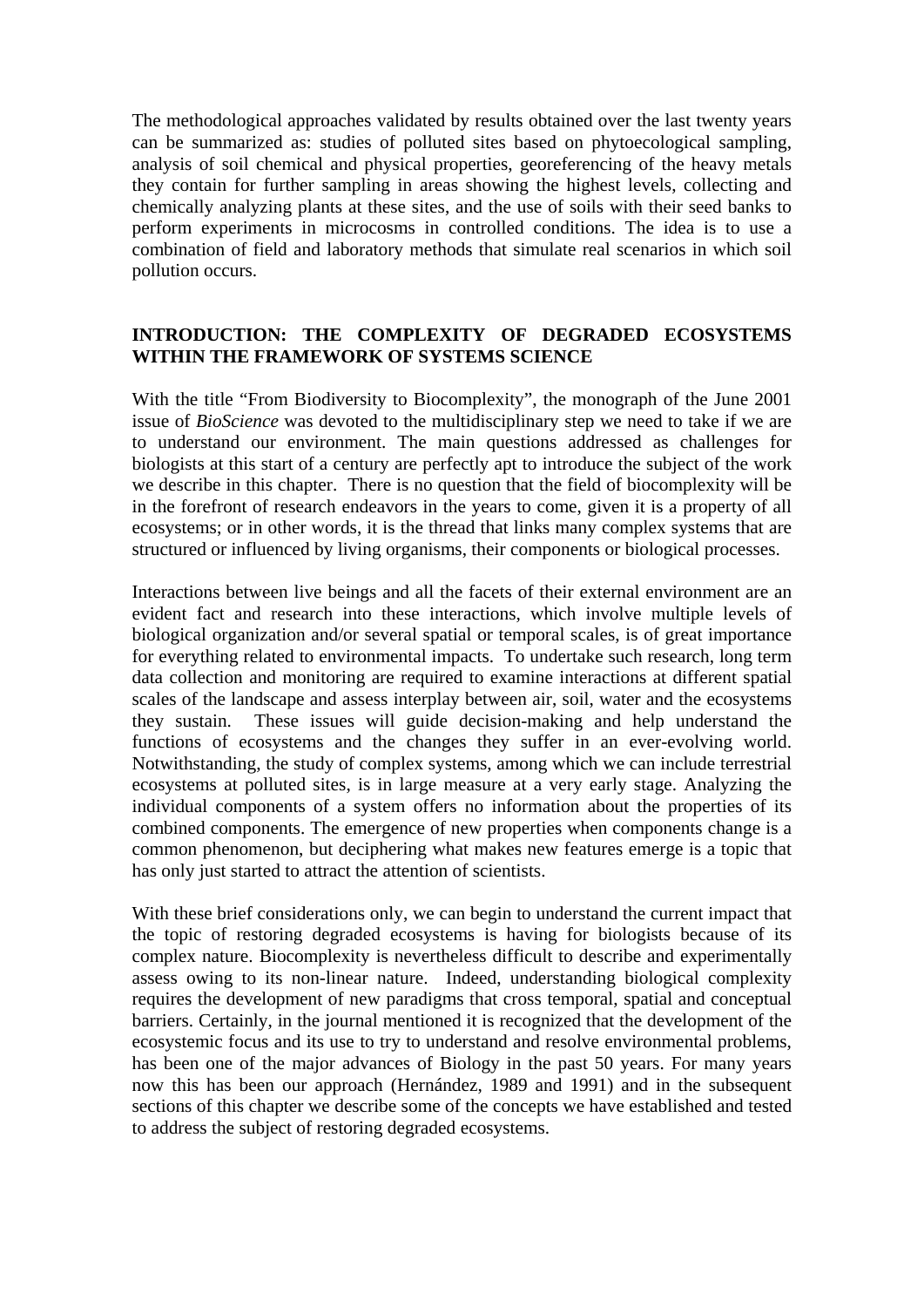Remediating and recovering degraded ecosystems is really a topic of systemic reality. This dictates a need to juggle the basic principles of systems analysis (complexity, interaction, uncertainty, multicausality) in an episystemic focus on ecological restoration. The applicability of this focus stems from the fact that ecosystems are dynamic systems that evolve and coevolve with human activity, though always evoking their stability, a term frequently used in relation to the response of an ecosystem to perturbation. This in reality is the picture we are faced with: both EU community policies and global warming that affect the dynamics of abandoned cereal fields or grassland systems, along with the environmental impacts of new emerging systems in structured landscapes such as landfills. The remediation of landscapes by reforesting with tree species is met with changes in soil structure, a feature not usually considered in practice that complicates the system to be restored. In the case of solid waste landfills capped with soils taken from surrounding areas, we have to face the complexity that arises from the secondary ecological succession, arising from the seed bank of the covering soil, intermixing with the primary succession of these new ecosystems. Not only does the impact of waste disposal need restoring but the "waste system" itself also needs to be remediated.

# **ECOSYSTEMS' HEALTH**

The health of an ecosystem is one of the pillars that supports sustainable development, and is emerging as a new language for general discourse on pollution. Thus, ecosystems' health has been defined as an incipient science or systems approach to prevent, diagnose, and predict factors useful for managing the system and establish links between the health of an ecosystem and human health (Calow, 1995; Di Giulio and Monosson, 1996; Rapport et al 1995 and 2003). Thirty years ago research into geochemistry and health commenced as one of the UNESCO's lines of investigation in the Man and Biosphere (MAB) program. The hypothesis that heavy metals generated by geochemical actions in some tropical ecosystems, besides being related to the productivity of the system, could have effects on human health prompted us to assess the bioavailability of these metals in the main crops used for human consumption or forage in this region.

This was the basis for an experimental study conducted at several abandoned mine sites of the central Iberian Peninsula (Hernández and Pastor, 2007) and for our recently initiated study on tropical ecosystems (Hernández et al., 2007). The above flow diagram (Figure 1) indicates the general protocol inferred from our long-term results that has best served us to evaluate the relationship between the geochemistry and the health of an ecosystem.

The ecosystems found at these sites are essentially those of grasslands and forage or cereal crops. In each of these settings, we find soils containing more than one heavy metal in their top layer as point-source pollution that affects both the plant populations and their consumers with the risk of transfer of these pollutants to ground and surface water aside from the food chain.

## **METHODS VALIDATED FOR DIFFERENT MEDITERRANEAN SCENARIOS**

According to the issues discussed in the preceding sections, we selected different sites on substrates and soils representative of the central Iberian Peninsula. The former include granite, limestone and gypsum and mainly arkosic substrates (Madrid facies),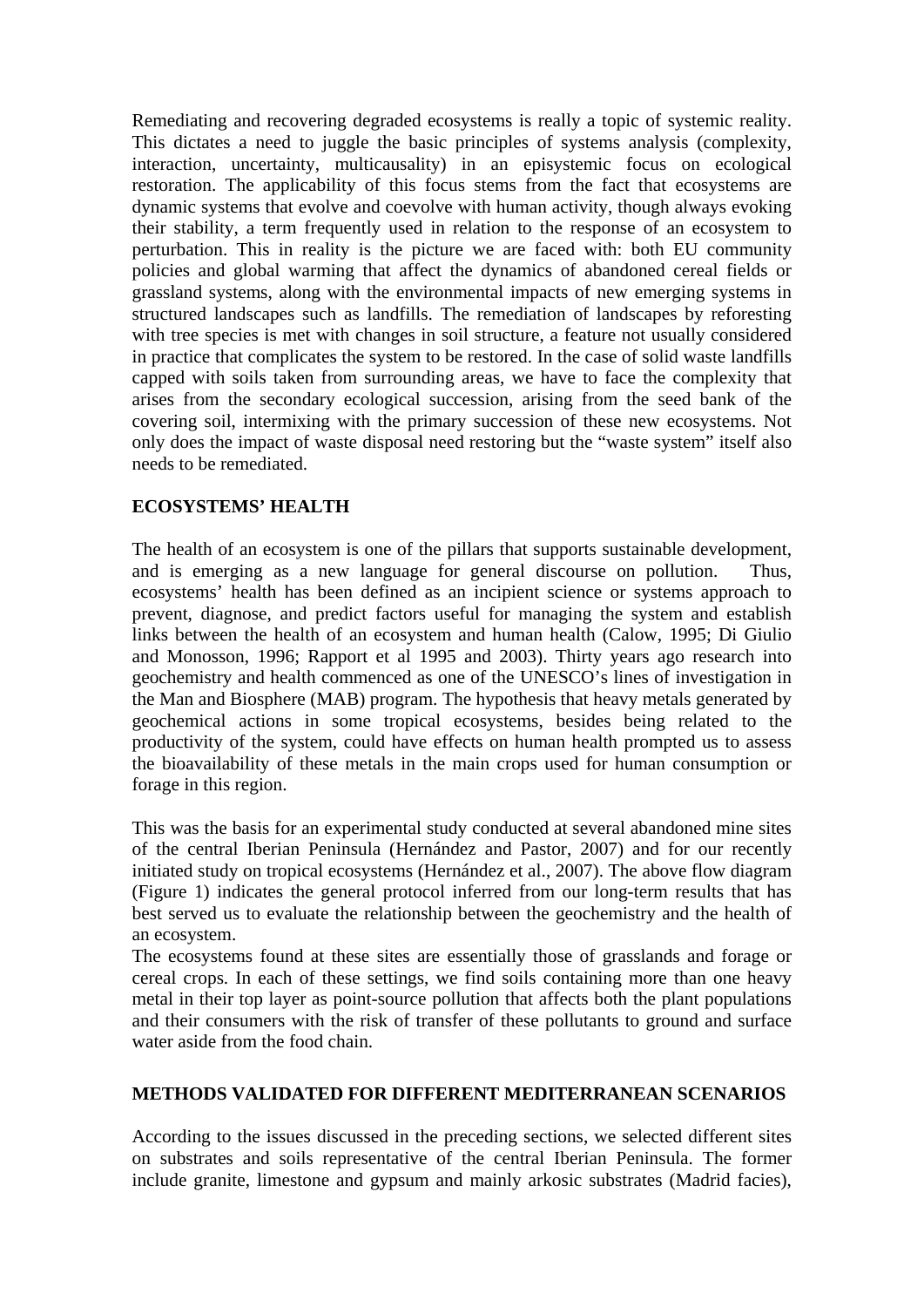and the soils are those also found across Spain (regosols, luvisols and cambisols). On the soils of arkosic regions in environments that are almost semiarid we find agrosystems of cereals, vines, fallow land, pastures and shrubs with a compacted topsoil layer poor in organic matter and of slightly acid pH. These three properties makes them good candidates for use as reference systems to address the revegetation of sites with soils impoverished by these or similar soil degradation processes that are to change use. A common example is the change from past industrial use to quality housing developments with green leisure zones.

The arkosic substrate also generates soils that are highly silted (scarce clay and much sand) besides containing slight amounts of carbonates. These two features reflected in agroecosystems and pastures of the area, make the latter ideal references for old soilcapped landfills with steep

slopes along which the finer elements of the covers are lost and transported downstream. Fallow systems are perhaps the most analogous to the most recently sealed urban solid residue (USR) landfills if not subsequently intervened with. Moreover, their understanding can also be a reference for the adequate restoration of agrosystems with naked soils.

Many factors of great ecological interest are often not included in environmental impact analysis (EIA) studies, despite the fact they need no vast amount of experimentation, nor do they require long sampling periods nor generate huge costs. Thus, for example, the analysis of real floristic composition and not only the potential composition (inferred from the literature), the diversity, the relative abundance of the main taxa, dominance, succession dynamics or the conservation state of the vegetation, although addressed in some studies and mentioned in the corresponding reports and statements, very few EIA are accompanied by fieldwork. Even fewer of these studies include soil analyses, despite integrated soil and plant variables providing relevant information on nutrient flow and on several functional properties of the ecosystem itself, which will need to be considered if restoration is in mind (Hernández et al., 1998a).

We have also observed that in many areas of central Spain, there are zones corresponding to old mining areas in which rubble landfills exist and soils are polluted to a greater or lesser extent by heavy metals. The plant communities they sustain are grassland and shrub-pasture formations and some wooded meadows used by cattle, sheep and wild animals. Given that most heavy metals and trace elements are components of biogeochemical cycles whose main compartments are the soil and vegetation, their importance in the food chain means that these elements warrant detailed investigation.

Heavy metals and trace elements can be absorbed by plants, be lost by deeper leaching to reach ground water, or can be lost through erosion (surface runoff), affecting surface water channels. The importance of the different transfer routes of these elements to other compartments of the trophic network varies considerably depending on the element in question, the plant species present or the use given to the pasture (whether used by livestock in situ or for fodder or elaborating feeds).

Several studies have shown that animals exhibit toxic element concentrations when grazing on polluted soils (Morcombe et al. 1994; Petersson et al., 1997; FAO, 2000; López Alonso, 2002; Wilkinson et al., 2003). Thus, it is necessary to control metals in terrestrial ecosystems. Although the work reported in this chapter has been undertaken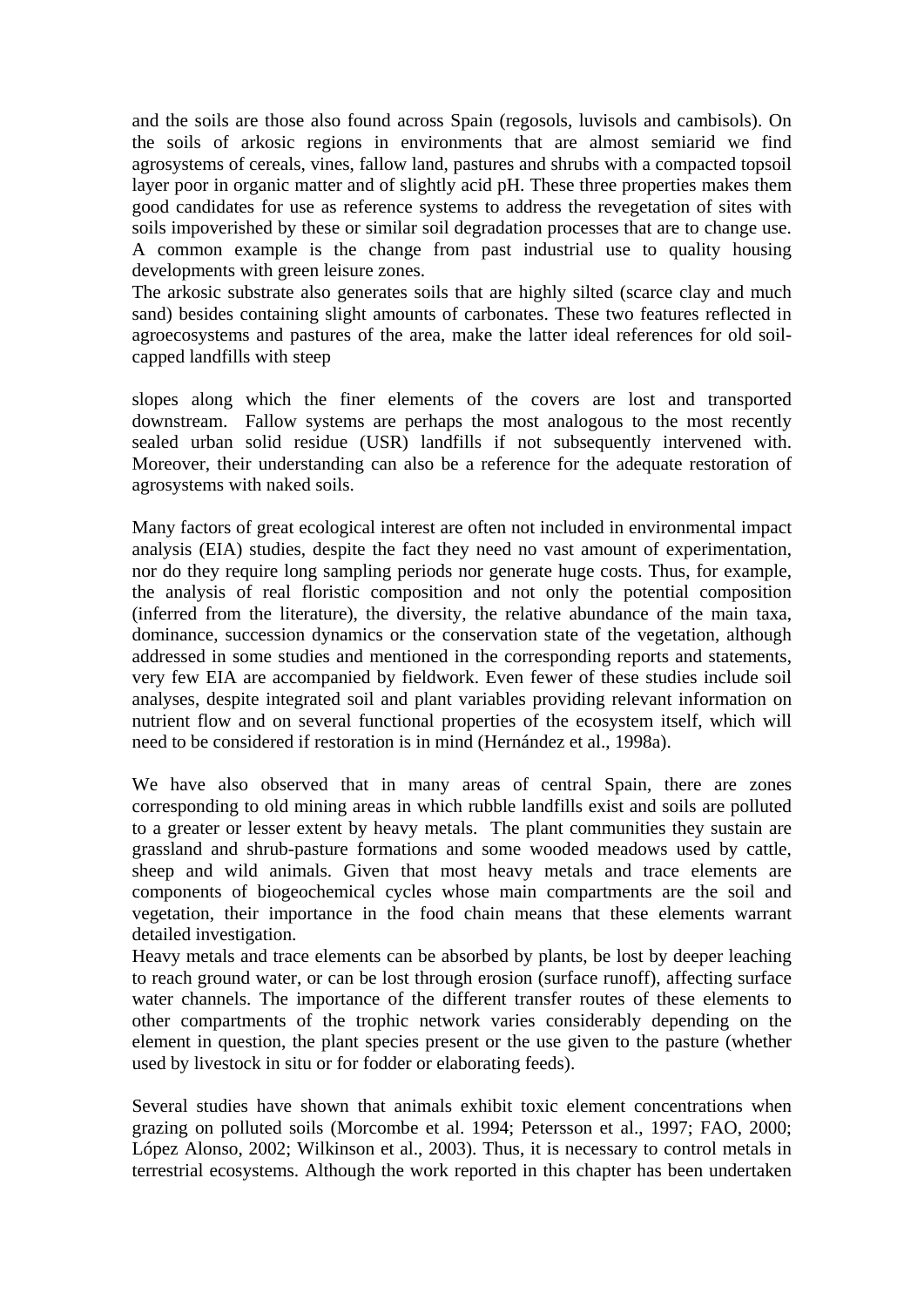over the last twenty years, we will try to present a main line of progress regarding the solution of the problems arising during our efforts to ecologically restore the environments described above. Given the impossibility of detailing many results, the reader is referred to the corresponding bibliographic references cited. Summary tables of the results obtained are nevertheless provided as a general guide.

Before any effort is made to ecologically restore an area, a detailed description of the zone has to be made along with an estimate of its negative impact on the environment, the landscape and the structure and function of the ecosystems in the affected area. These preliminary evaluations should of course be conducted by mulidisciplinary research teams.

Our present understanding of these issues is, nevertheless scarce, especially in terms of which wild species should be used to restore degraded Mediterranean ecosystems. Neither does the

literature provide many ecotoxicolgical analyses of grasslands. The experience described here can be, therefore, viewed as the ground-work for the remediation of soils contaminated with heavy metals.



#### Figure 1. Protocol

### **ASSESSING THE ECOTOXICITY OF SOIL POLLUTANTS AND DESIGN OF BIOASSAYS**

It is uncommon to find in the literature on the ecological restoration of terrestrial ecosystems valid protocols for use in studies on this subject. The following section describes certain concepts that may help decide upon the best procedure to use.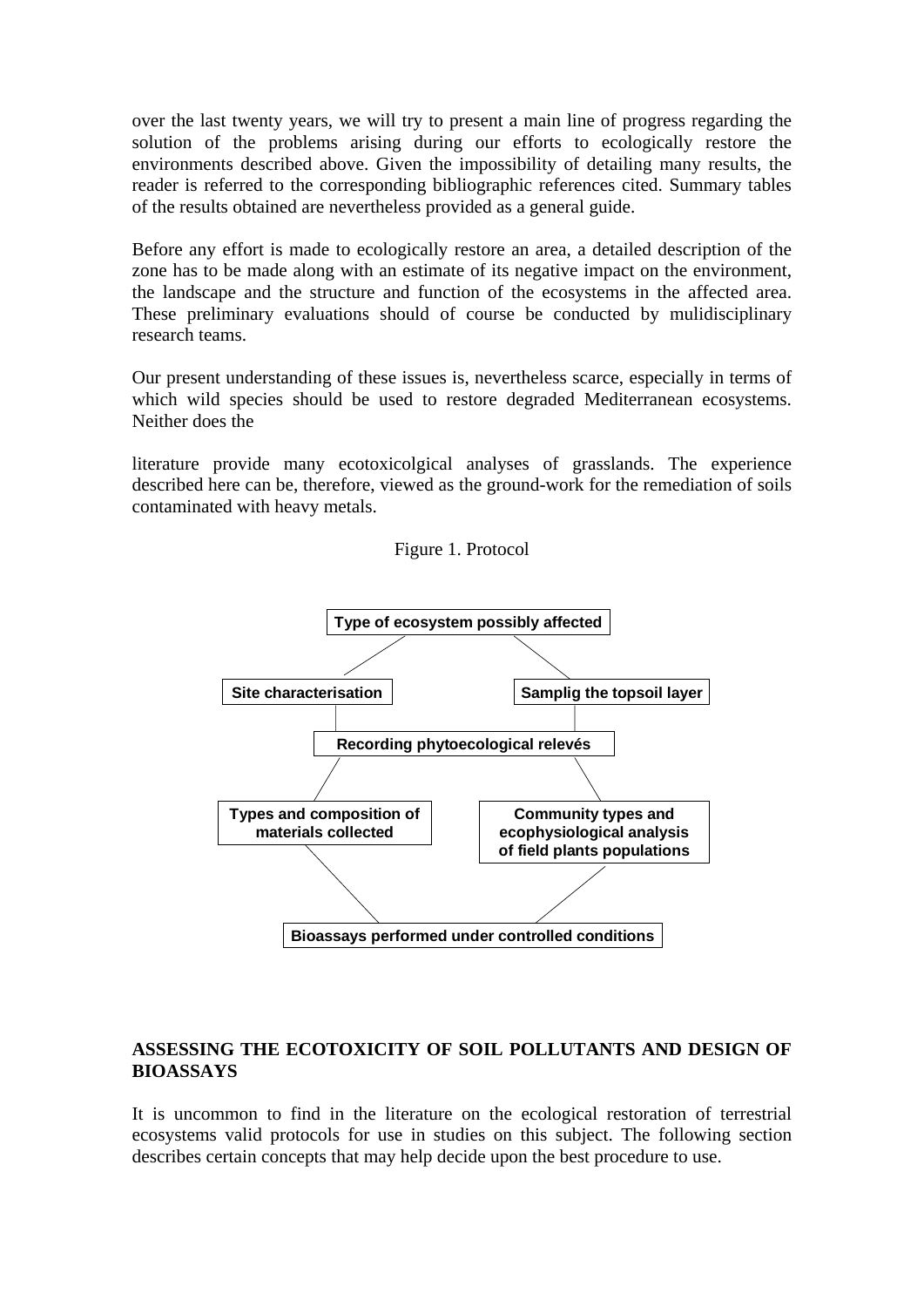A *bioassay* is a method in which organisms (e.g., plants or animals), biological systems (e.g., tissues), or biological processes (e.g., enzyme activities) are used to measure the biological effects of a substance. In the context of managing sites with dangerous chemical residues, bioassays may be defined as the exposure of biological indicators to environmental samples collected in the field aimed at detecting the presence of toxicity and/or identify the toxic effects produced on the resident species. Generally a bioassay on a site containing hazardous residues involves laboratory tests (on the soil, soil leachates, water or sediment samples) using a standard set of test organisms under controlled lab conditions. Test organisms that have been widely used for ecotoxicology studies include *Selenastrum capricornutum* (a freshwater alga); *Daphnia magna* (a macroinvertebrate); *Pimephales promelas* (freshwater fish); *Rattus norvegicus* (rat) *and Lactuca sativa* (lettuce). Nonetheless, any nonstandard organism may be appropriate for a

bioassay when: a), the standard organisms used shows no response to known or likely pollutants; b) the response of a particular non-standard organism is more specific for the given pollutant; or c), if the response of a particular organism not included in the list of standards needs to be assessed. It is likely however that tests based on non-standard organisms will be more costly owing to the difficulty in obtaining, culturing or cultivating new organisms and consequently standardizing new bioassays (including quality assurance procedures). Moreover, a large number of preliminary tests using the non-standard organisms will be needed to confirm their validity.





A further feature to consider is the realistic planning of bioassays: (i) the design of bioassay studies involves establishing the field samples to be collected and their lab analysis; (ii) it is important that any project be completely planned in detail, from its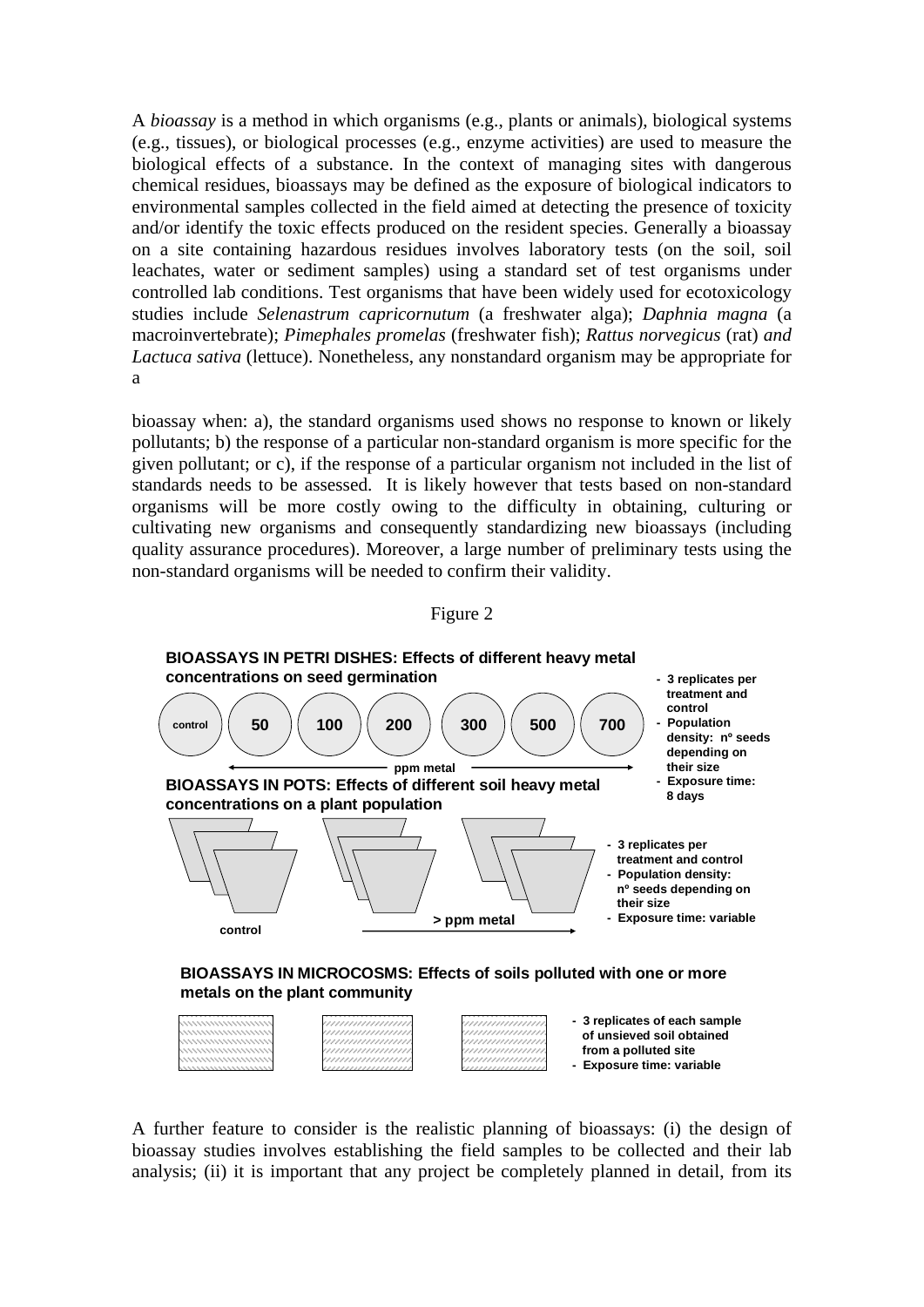objectives to expected results, before embarking on any work. A poorly planned project will waste time and resources.

The steps of the protocol we followed for our bioassays designed for the purpose of restoring polluted soils were:

- Perception of a real-life possible ecotoxicity problem.

- Field and lab studies on the ecosystems possibly affected by the pollutants.

- Selection of species appropriate for evaluating toxicity based on the results of lab tests.

- Knowledge of the ecosystems possibly affected; knowledge of the chemical nature of the pollutants and their normal behavior or behavior in normal growth conditions of the populations and/or communities to be used in bioassays. Literature search on the case examined.

- Programming the different experimental designs necessary to fulfill the study's objectives. Designing an adequate statistical analysis optimizing the numerical treatment of the information with the number of situations or possible cases (to limit the number of samples analyzed). Establishing the exposure doses, time and the toxicity tests to use.

- Collecting the material needed for the experimental procedure.

- Modifying and validating the necessary techniques for the chemical and biological tests that will be needed, (Landis and Yu, 1999). To this end, the variables to be determined in the different bioassays should be analyzed, and according to the proposed objectives and the information obtained in the first step, tables should be drawn up to record data during biomonitorization. For this, we should consider the different levels of organization of living organisms (figure 3). Thus, the entire set of techniques should be designed to address the following issues: bioaccumulation/biotransformation/ biodegradation; biochemical monitoring; physiological and behavioral monitoring; population variables; community variables (figure 4).

- Performing bioassays, analyzing the material used in the bioassays (population and community ecology, soil and plant chemical analysis, use of the most appropriate techniques to demonstrate the toxicity of contaminants).

- Numerical treatment of the information, analyzing and discussing the results.

It may be noted from the above description of our approach to scenarios of heavy metal soil pollution along with Figures 2 and 3, that an ecotoxicological analysis involves many complexity levels: spatial (geologic-edaphic), biological (populations), as well as many forms of ecotoxicological characterization. Hence, it is important to integrate different scales through the use of *microcosms.*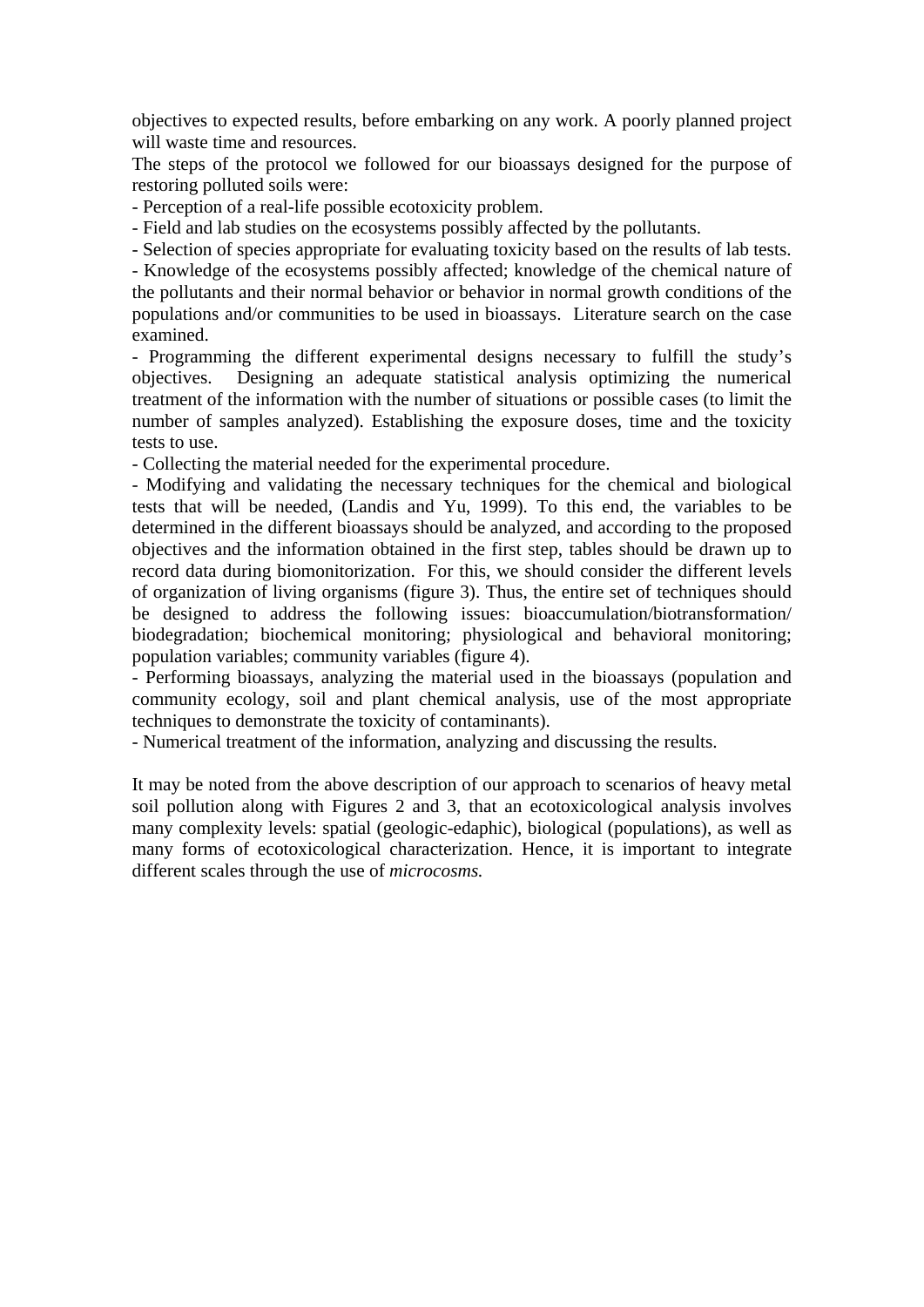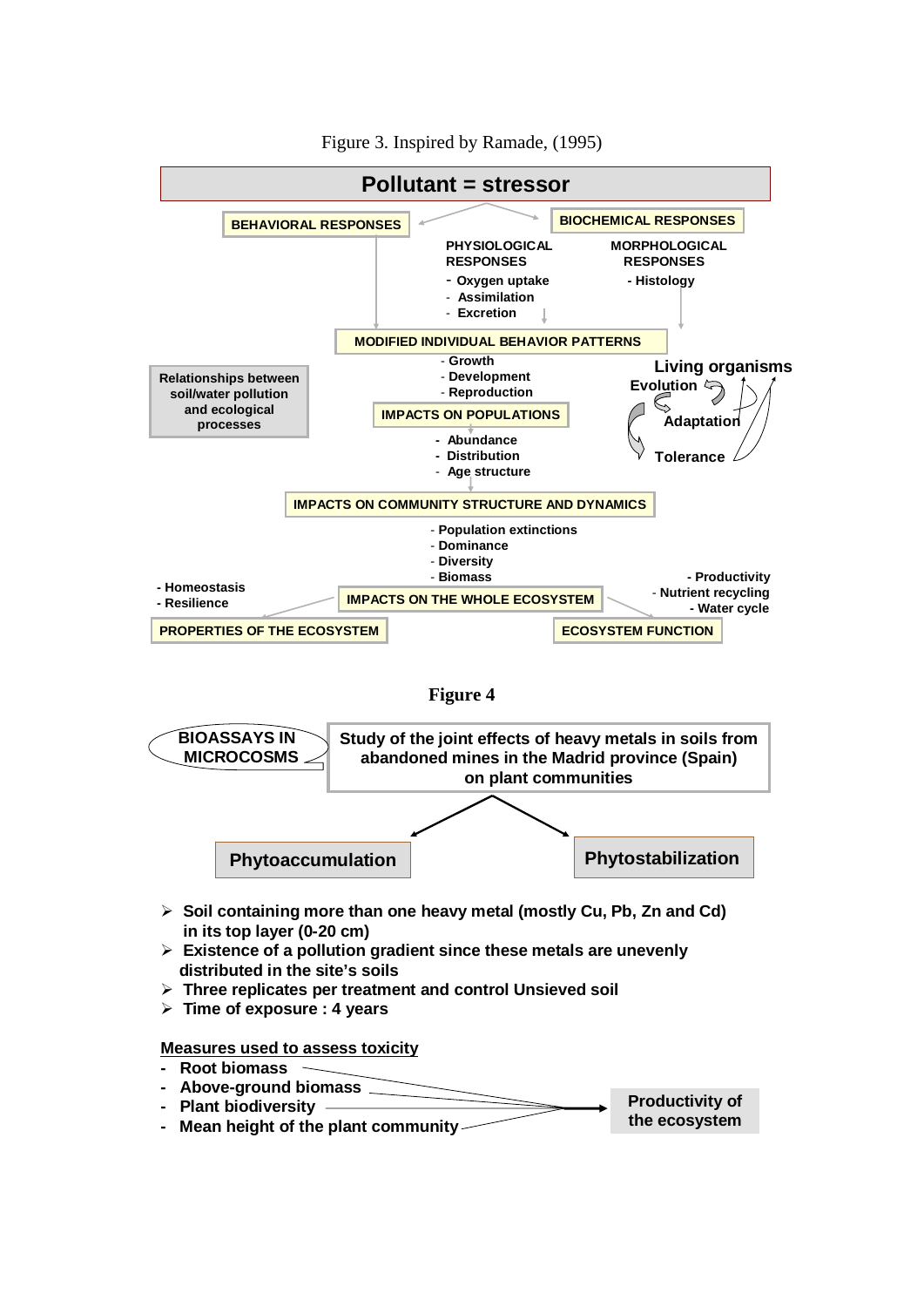### **CASE STUDIES**

#### **ABANDONED MINE SITES WITH HEAVY METAL-POLLUTED SOILS**

The soils of landfills and areas adjacent to old disused mines sustain different types of ecosystems and contain several heavy metals (Tables 1 and 2).

Owing to their efficiency, phytoremediation techniques (phytoextractiom and phytostabilization) are considered the most appropriate for restoring these sites. A realistic application of such techniques is dependent on the ecotoxicologic diagnosis of the site in terms of its mineral paragenesis (see Tables 3, 4 and 5), and on knowledge of the response mechanisms of plant species, both at the population and community levels, to the combined action of several heavy metals.

| <b>Soil</b><br>sample | Zn   | Cu  | Pb   | C <sub>d</sub> | As               |
|-----------------------|------|-----|------|----------------|------------------|
| Control               | 250  | 16  | 410  | $\Omega$       | $\Omega$         |
| 1                     | 5095 | 85  | 3850 | 37             | 326              |
| $\overline{2}$        | 2865 | 50  | 2430 | 11             | 284              |
| 3                     | 835  | 20  | 1420 | $\theta$       | 197              |
| 4                     | 2940 | 46  | 2250 | 15             | 239              |
| 5                     | 2290 | 22  | 1635 | 0              | 220              |
| 6                     | 820  | 13  | 1205 | 0              | 193              |
| 7                     | 1490 | 10  | 180  | 0              | 180              |
| 8                     | 1005 | 20  | 1845 | 0              | $\boldsymbol{0}$ |
| 9                     | 1585 | 24  | 1770 | $\theta$       | 261              |
| 10                    | 855  | 17  | 1220 | 0              | $\theta$         |
| 11                    | 515  | 9   | 720  | 0              | 294              |
| 12                    | 4160 | 110 | 910  | 29             | 163              |
| 13                    | 2410 | 31  | 1215 |                | 239              |

Table 1. Total heavy metal contents (mg/kg) of polluted soils obtained from several sites of an abandoned silver mine (Guajaraz, Toledo) used to prepare microcosms for phytoremediation trials.

 Table 2. Mean total (mg/Kg) and available (mg /100 g) heavy metal contents and organic matter percentages of soil samples taken from several zones of a disused copper mine (Garganta de los Montes, Madrid).

| Soil origin          | Zn      | Cu       | <b>Pb</b> | $C_{r}$ | C <sub>d</sub> | <b>OM</b> % |
|----------------------|---------|----------|-----------|---------|----------------|-------------|
| Landfill (rubble)    | 200/1.1 | 145/2.6  | 45/0      | < 2     | < 2            | 0.03        |
| Landfill base        | 175/1.1 | 228/3.4  | 40/0      | $\lt 2$ | $\lt 2$        | 0.94        |
| Floodplain           | 145/0.8 | 315/4.7  | 105/0     | $\lt 2$ | < 2            | 0.94        |
| Ash woodlands        | 150/3.3 | 791/58.8 | 95/1.3    | < 2     | < 2            | 6.70        |
| Temperate grasslands | 100/1.7 | 741/1.7  | 47/1.1    | $\lt 2$ | 4.5/1.1        | 2.69        |
| Wet grasslands       | 800/4.2 | 1480/107 | 3750/1    | $\lt 2$ | 340/           | 6.45        |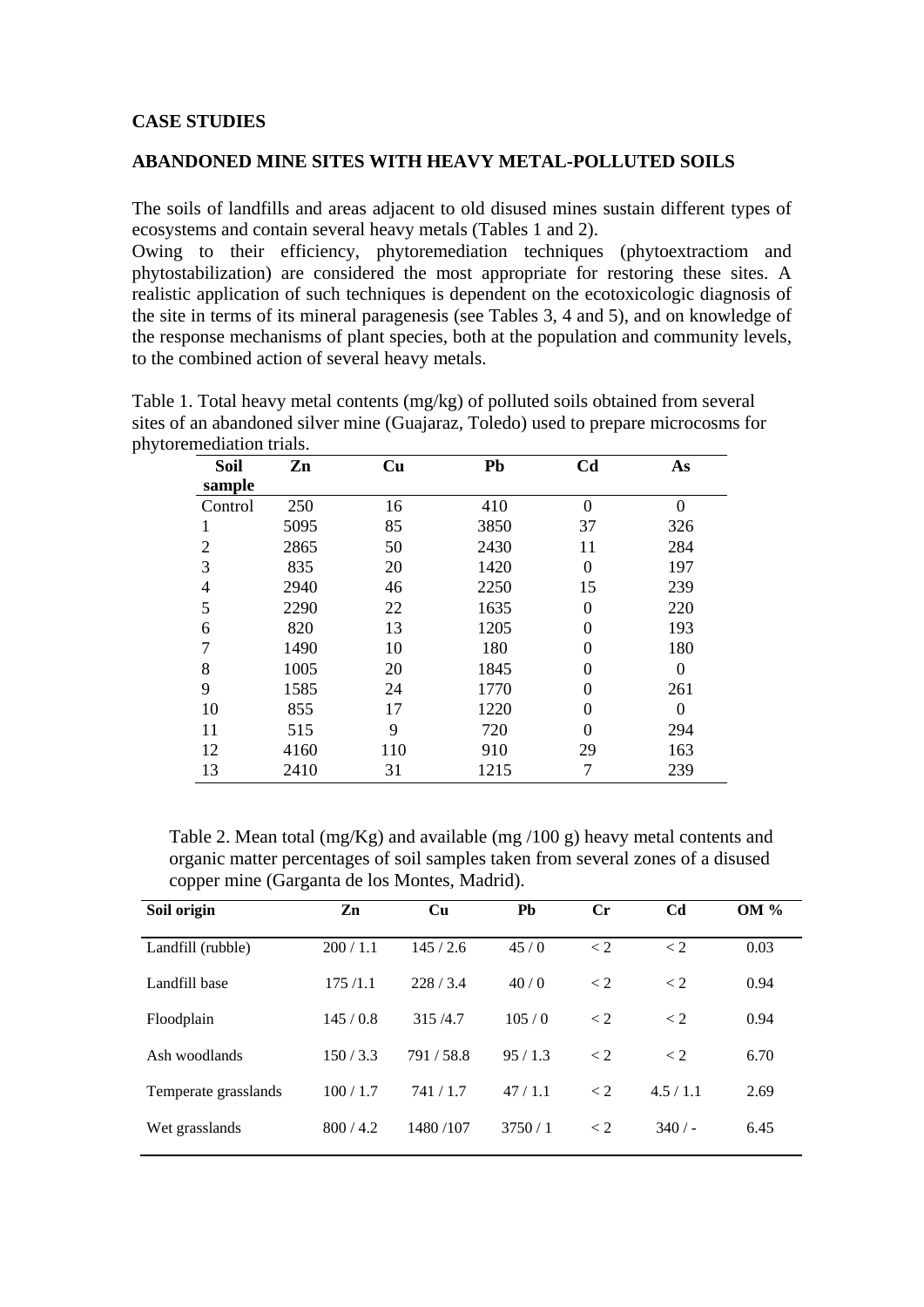The chronological order of the steps to be taken for the ecological restoration of such sites we found to be most useful is indicated in Figure 5. This methodology may be viewed as an advance in ecotoxicological studies on native plants that play an important role in the trophic networks of ecosystems polluted with heavy metals. Knowledge of the main characteristics of the heavy metal contamination of a given site, along with the ecotoxicological problems they cause enables us to: a) to identify possible metalaccumulating, -tolerant or- excluding species that grow on landfills and areas adjacent to abandoned mines; b) to quantify the effect of different types of grass communities in terms of impairing the transport of the metals present in the polluted landfills and soils in leachates or surface runoff; c) design revegetation programs based on optimizing conditions for the phytoextraction, phytostabilization and physical stabilization of metals; d) evaluate potential "collateral environmental effects" associated with the different types of plant communities of the zones selected; e) establish potential benefits linked to the revegetation of the polluted sites, and f), to develop a protocol for lab experiments to obtain additional data on soil-plant relationships in these settings.

**Figure 5**

#### **Ecologically restoring abandoned mine sites whose soils are polluted with heavy metals**

- **1. Perform an ecotoxicologic diagnosis of the mine site**
- **2. Identify any native plant species that could behave as phytoextractors and determine their ecological behavior within the study area**
- **3. Evaluate through experiments performed in microcosms** *the extent of metal* **phytostabilization of the soils from the sites** *with and without the use of chelating agents*
- **4. Characterize the types of mixed-species vegetative covers that could be used to restore soils polluted with several heavy metals and determine the possible situations in which they may be used**

|                       | ecosystems of the copper mine Garganta de los Montes, Madrid. |                      |                      |                        |                               |                      |  |  |  |
|-----------------------|---------------------------------------------------------------|----------------------|----------------------|------------------------|-------------------------------|----------------------|--|--|--|
| <b>Plant families</b> | Landfill                                                      | <b>Landfill base</b> | Floodplain           | Ash<br>woodland        | <b>Temperate</b><br>grassland | Wet<br>grassland     |  |  |  |
| <b>GRAMÍNEAE</b>      | 8                                                             | 8                    | 6                    | 6                      | 2                             | 2                    |  |  |  |
| <b>LEGUMINOSAE</b>    | 2                                                             |                      | 6                    |                        | 3                             | 2                    |  |  |  |
| <b>COMPOSITAE</b>     | 6                                                             | 4                    | 4                    | 6                      | 2                             | $\Omega$             |  |  |  |
| <b>OTHERS</b>         | 14                                                            | 16                   | 9                    | 9                      | 4                             | 4                    |  |  |  |
| Total                 | 30                                                            | 30                   | 25                   | 28                     | 11                            |                      |  |  |  |
| Plant cover %         | 60                                                            | 39                   | 80                   | 95                     | 85                            | 95                   |  |  |  |
| <b>MOST</b>           | <i>Melilotus</i>                                              | A. castellana        | <i>T.campestre</i>   | A. castellana          | Corrigiola                    | A. castellana        |  |  |  |
| <b>ABUNDANT</b>       | alba                                                          | (6%)                 | (23%)                | $(40\%)$               | $(30\%)$                      | $(60\%)$             |  |  |  |
| <b>SPECIES</b>        | (15%)                                                         | M. alba<br>(4%)      | A.castellana<br>(5%) | Adenocarpus<br>$(8\%)$ | A. castellana<br>$(9\%)$      | H.lanatus<br>$(2\%)$ |  |  |  |
|                       |                                                               |                      | P.coronopus          |                        |                               | T. pratense          |  |  |  |
|                       |                                                               |                      | $(15\%)$             |                        |                               | (2%)                 |  |  |  |

Table 3. Species numbers recorded in the plant communities of rubble landfills and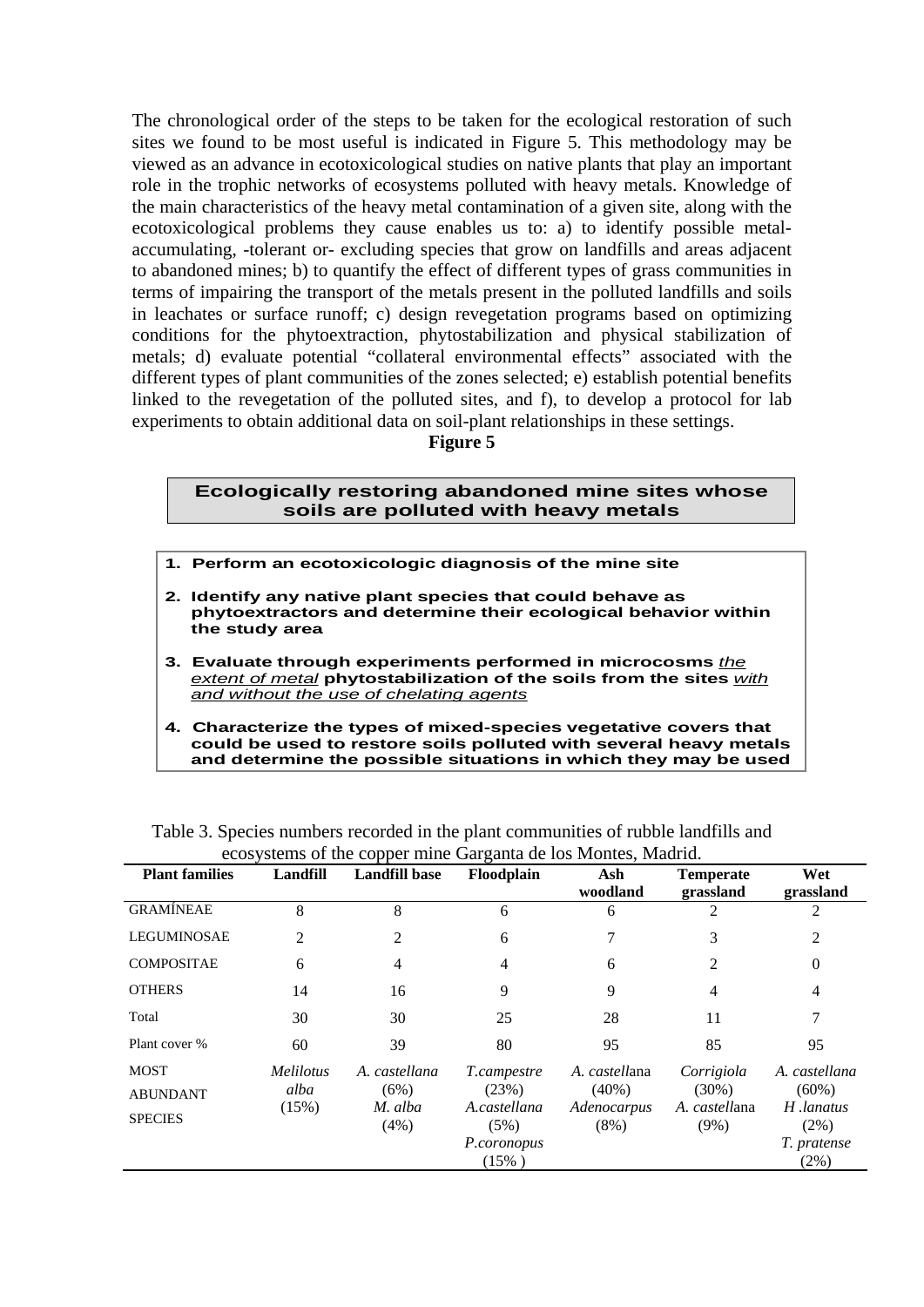| <b>Plant families</b> | Cu             | Zn            | Cd          | $C_{r}$         | Ni            | Pb            |
|-----------------------|----------------|---------------|-------------|-----------------|---------------|---------------|
| <b>GRAMINEAE</b>      | $566 \pm 1568$ | $223 + 244$   | $6 \pm 0.9$ | $7 \pm 11$      | $2 + 4$       | $3 + 4$       |
| LEGUMINOSAE           | $28 \pm 26$    | $87 + 22$     | $3 + 5$     | $1 \pm 1.4$     | $1.3 \pm 1.8$ | $0 \pm 0$     |
| <b>OTHERS</b>         | $37 + 50$      | $153 \pm 175$ | $6 \pm 8$   | $0.04 \pm 0.09$ | $0.9 \pm 1.1$ | $0.7 \pm 1.5$ |

Table 4. Mean heavy metal contents (mg/Kg) of grassland species (grouped as families) containing at least three metals in their above-ground mass growing in soils of the copper mine Garganta de los Montes (Madrid).

Table 5. Plant species growing in soils containing one or more heavy metal in the central Iberian Peninsula

| Agrostis castellana       | Convolvulus arvensis   | Lolium rigidum          | Spergularia purpurea |
|---------------------------|------------------------|-------------------------|----------------------|
| Anagallis arvensis        | Crepis capillaris      | Plantago afra           | Stipa lagascae       |
| Andryala integrifolia     | Crepis vesicaria       | Plantago coronopus      | Thymus zygis         |
| Avena barbata             | Dactylis glomerata     | Plantago lagopus        | Trifolium striatum   |
| <b>Bromus</b> hordaceus   | Diplotaxis catholica   | Plantago lanceolata     | Trisetum paniceum    |
| <b>Bromus</b> madritensis | Echium vulgare         | Pulicaria paludosa      | Vulpia ciliata       |
| Bromus rubens             | Hirschfeldia incana    | Sanguisorba minor       | Vulpia myuros        |
| <b>Bromus</b> tectorum    | Jasione montana        | Scirpoides holoschoenus |                      |
| Carduus pycnocephalus     | Leontodon taraxacoides | Sonchus asper           |                      |

The following is brief description of the most appropriate protocol used for phytostabilizing heavy metals:

a) Characterizing the plant communities growing at different abandoned mine sites.

 b) Analyzing heavy metals in the topsoil layer (0-10 cm) by stratified sampling of the different morphological units of the landscape and plant communities of the sites (landfills, slopes and pastures of affected and non-affected areas). The reference values provided by the EU and the US EPA should be taken into account.

c) Chemical analysis of the root systems of the most abundant species that grow in the most polluted sites.

d) Selecting sites polluted with three or more heavy metals and turfing up the topsoil layer (avoiding excessive handling) to set up microcosms. Experiments are run under controlled conditions for 3-4 years (approximate timeframe for a grass community to become established from the seed bank with the appearance of biannual and perennial species) and watered using deionized water. Yearly species relevés are recorded, species are cut back after flowering-fruiting (to simulate consumption by herbivores or harvesting) and leachates are periodically collected to assess the export of pollutants.

 e) Examining the microcosms: determining root biomass and chemical analysis of the species (individual above-ground mass and combined root systems).

 f) Examining the effects of heavy metals in tissues of the root systems of individual species by electron microscopy. We use LTSEM, SEM-SE and controlled pressure SEM with an EDX detector to obtain information on the mineral composition of tissues and to locate the heavy metals in the tissue.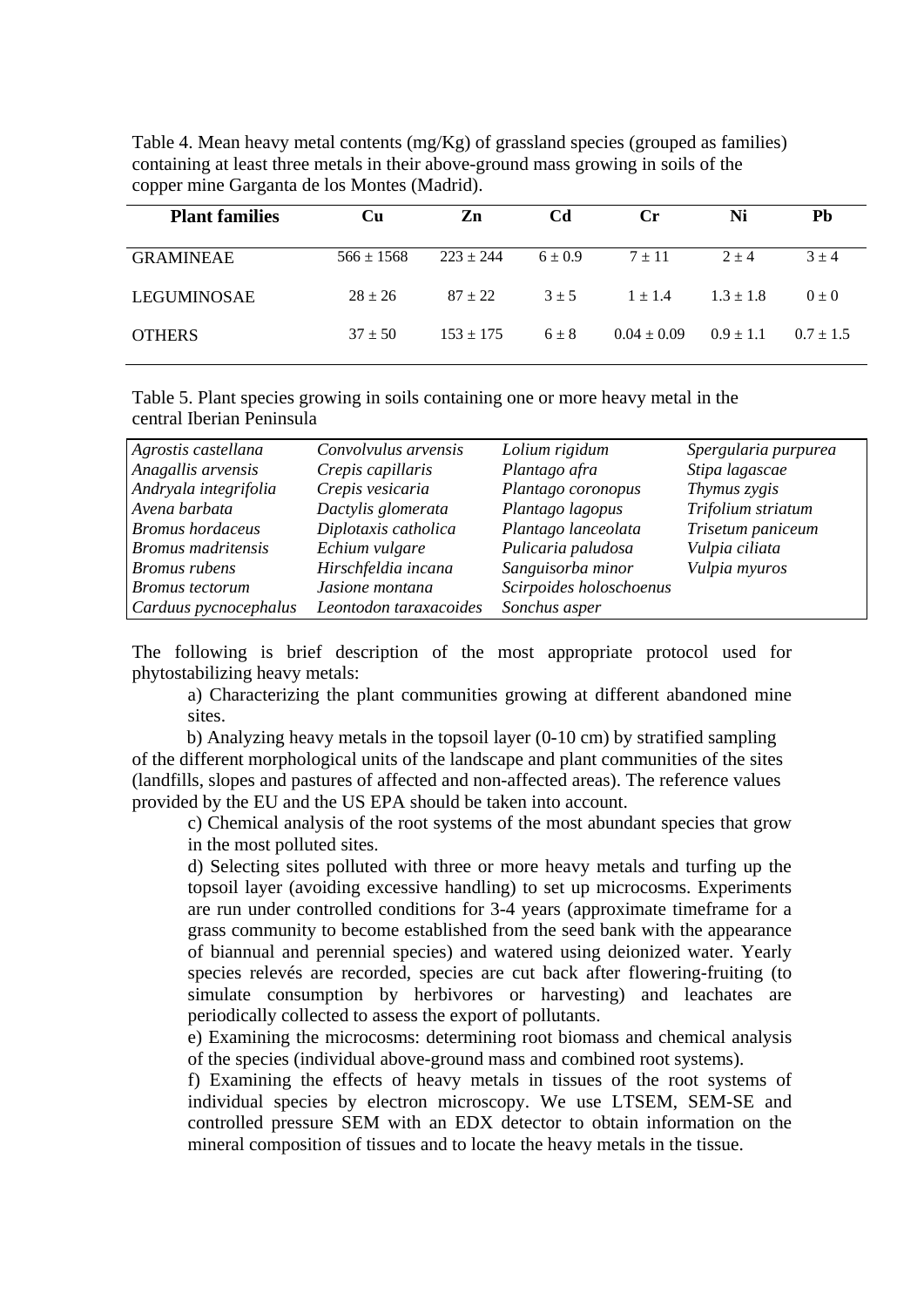## **ECOSYSTEMS DEGRADED BY THE EROSION-POLLUTION DICHOTOMY**

The urban solid residue (USR) landfills of central Spain, which at the end of the 1980s were sealed, or capped, simply by applying a layer of soil taken from the surroundings, have also been the subject of our research efforts. From the perspective of revegetating these systems appearing in our landscapes, these sites are probably the most complex we have come across in terms of their ecologically restoration and the environmental impacts they produce on the surroundings.

The characteristics of old USR tips makes their revegetation particularly difficult. These characteristics include: their height, orientation, slope, type and depth of the soils used to cap them along with their continued unauthorized use for waste disposal or other uses (e.g., for shooting practice); some waste dumps even have platforms with scarce slopes that are sometimes sown with cereals. Indeed, reality has surpassed the difficulties we initially predicted (Hernández, 1994). Accordingly, one of our main study tasks has been to identify the communities and autoecology of the species, mainly grasses, that grow on waste tip slopes, using as reference the study, also autoecological, of communities growing on the banks of rural roads in the same settings as these dumps. These are considered analogous, especially for the purpose of determining the mechanisms of the ecological succession involved in the spontaneous revegetation process (Estalrich et al., 1992 and 1997). They are also useful for identifying the best candidate species for mitigating erosion or the loss of fine soil components. In a second stage, we went on to analyze the behavior of many of these species in response to the salt and heavy metal pollution commonly suffered by these landfills (Adarve et al., 1998; Hernández et al., 1998; Pastor and Hernández, 2002 a, 2002 b and 2004; Pastor et al., 2003 and 2007).

From a scientific standpoint, this type of scenario allows us to gain insight into what we call the erosion-pollution dichotomy. This phenomenon is currently among the most frequent environmental impact problems and is practically undescribed in the literature. We consider the problem to be of special interest when realistically approaching restoration based on ecological principles.

The scheme provided in Figure 6 indicates a need to start by determining the directions of ground water flows and their relationship with the surface water courses of the area (Adarve et al., 1994 a and b; 1996). This feature is linked to "distance contamination" or to the non-point source pollution observed in ecosystems outside the affected area (e.g., aquatic ecosystems in surface waters such as rivers or streams, and terrestrial ecosystems e.g., intoxication effects on animal populations that modify the structure of an ecosystem).

A further issue to consider, is the composition of leachates and directions of their main flows in relation to discharge zones, since this is linked to what we can denote "the spatio-temporal pollution of the ecosystems of the landfill environment". The different level of the water table in

discharge zones contributes to the "point-source pollution" of stable ecosystems in the environment (mainly marsh and streambed grasslands).

The nature and depth of the landfill's soil cover is related to different aspects of the soil physics that help mitigate pollution, but that often determine that the slopes of the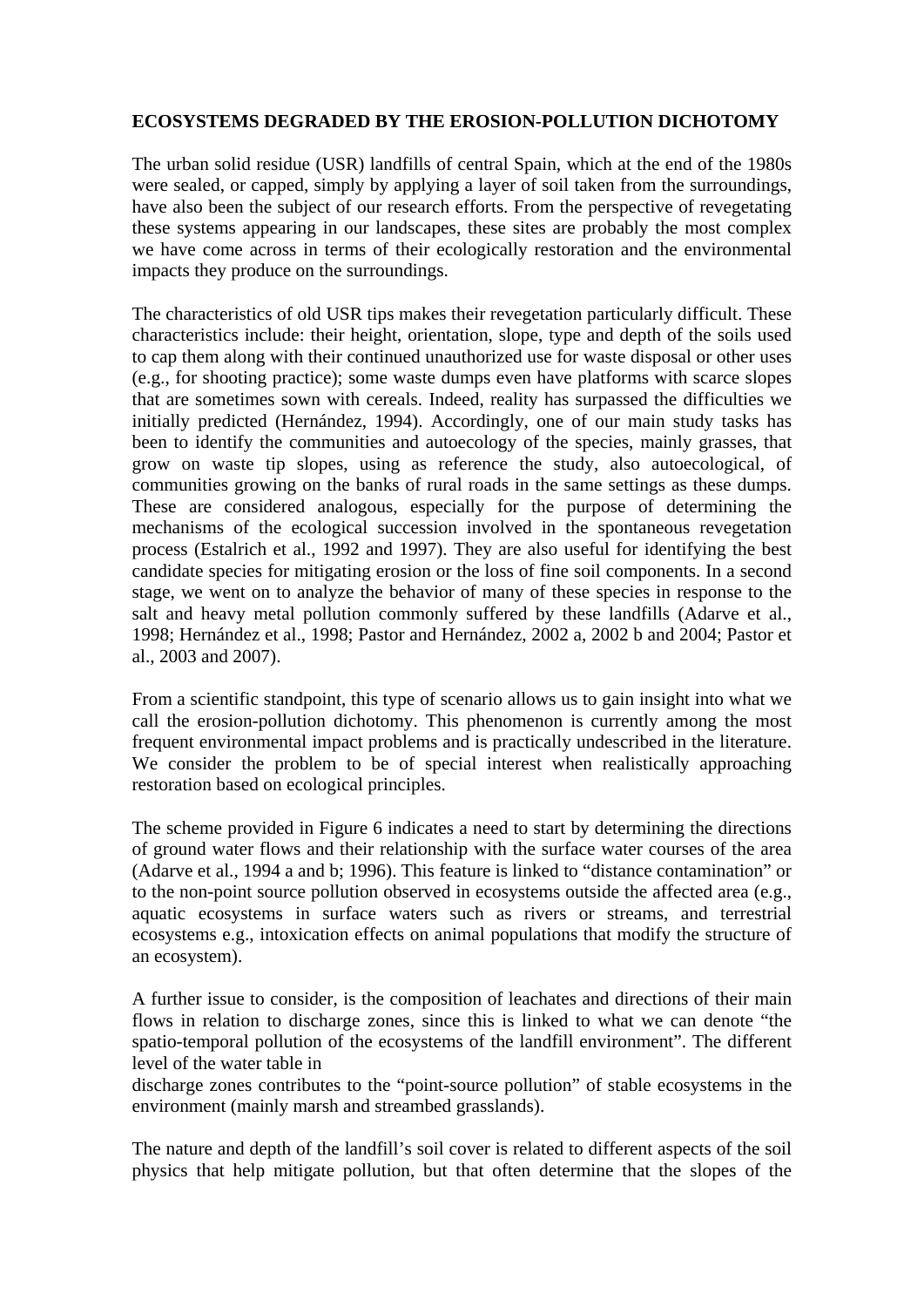capped landfill are not ideal for the development of the ecological succession in the landfill system. The loss or retention of compounds and chemical elements by the soil cover are related to what we refer to as "pollution in the landfill system". Passage to the autotrophic component of that contamination is linked to pollution at a distance (of other ecosystems in the landfill's surroundings) (Pastor et al., 1993; Urcelai et al., 1994 and 2000). Hence, it is also important that the study should examine ecotoxicological aspects analogous to the issues considered in the foregoing section (Pastor et al., 1994) within the conceptual framework of "risk analysis".

| рш |
|----|
|----|



Twenty years after many of these landfills were capped (Table 6), we intend to demonstrate the complexity that both their revegetation (spontaneous colonization of the vegetation from the seed bank of the soil cover) and phytoremediation using species that can adapt to their conditions supposes.

### **a) Characterizing capped landfills: platforms, slopes and discharge areas**

The waste materials deposited in the landfills are of a mixed nature (urban solid, industrial and inert) and are not pretreated in any way. The soil used to cover the landfills is no deeper than 40 cm. Slopes are generally over 15 m in height and occasionally overlap due to subsequent reuse of the landfill by tipping waste on top of the sealing soil cover. Gradients are high, and frequently surpass 40%. These slope features besides affecting the plant colonization of these systems, also affect the extent of the leachate discharge area as surface runoff. Even when a landfill has a single slope, runoff occurs as a fan and thus differentially affects the biodiversity of the discharge zone. Moreover, a single slope often shows considerable variation in soil factors apart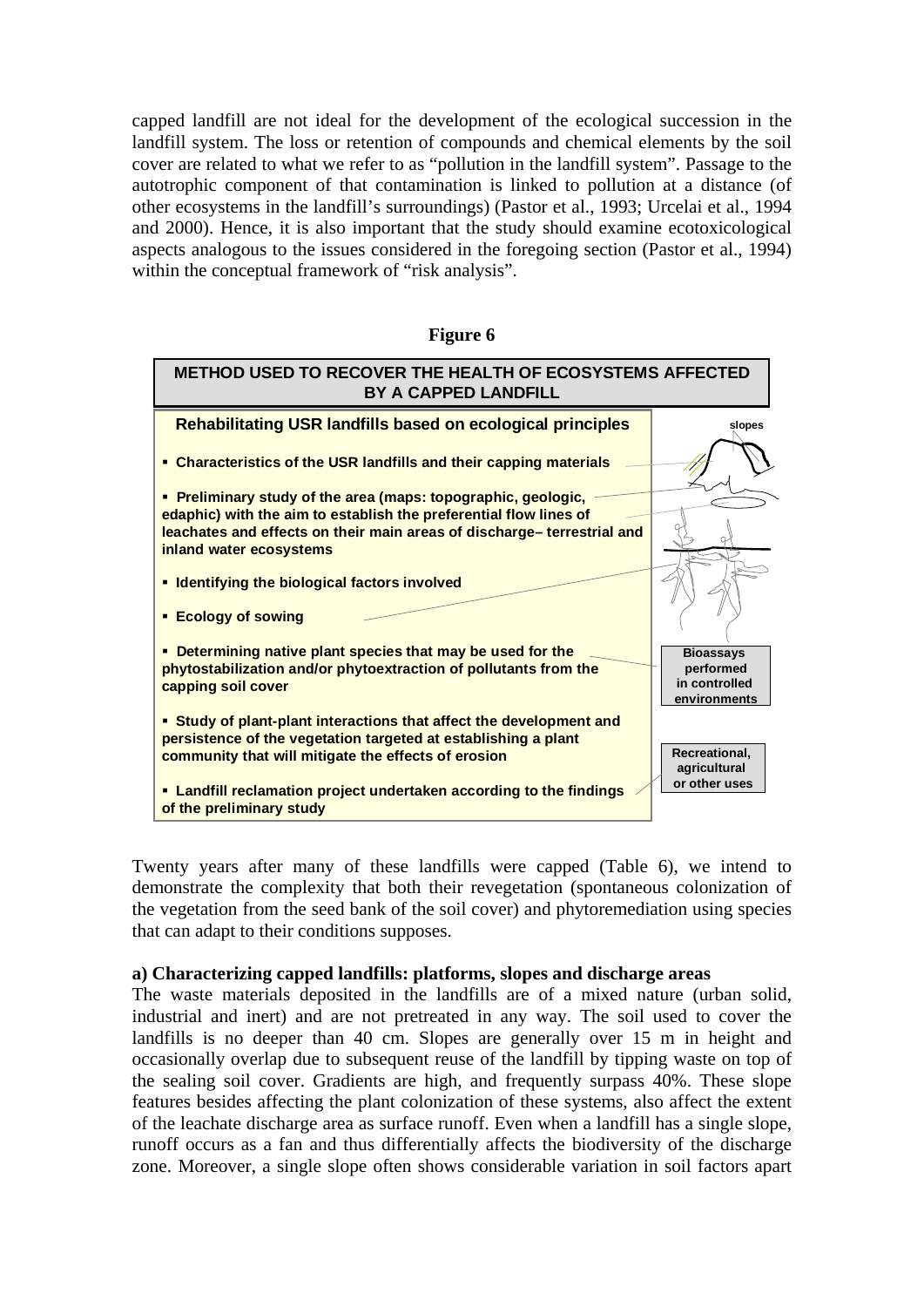from exhibiting obvious differences with respect to the cover soils derived from different substrates.

| <b>USR</b> landfills<br>$\overline{1}^{\rm st}$ year<br>Ecosystem |         |                                     |                                                                                                                                                    |                |  |  |  |
|-------------------------------------------------------------------|---------|-------------------------------------|----------------------------------------------------------------------------------------------------------------------------------------------------|----------------|--|--|--|
|                                                                   | of      | Main                                | After-uses                                                                                                                                         | slopes         |  |  |  |
| <b>Granites and gneiss</b>                                        | capping | discharge                           |                                                                                                                                                    |                |  |  |  |
|                                                                   |         | Stream and                          | Itinerant shepherding; fencing and reforesting with                                                                                                |                |  |  |  |
| Colmenar Viejo                                                    | 1986    | pastures grazed<br>by cattle        | pines                                                                                                                                              | 3              |  |  |  |
| San Lorenzo                                                       |         |                                     | Open burning, itinerant shepherding; houses                                                                                                        | 3              |  |  |  |
| El Escorial                                                       |         | Stream and ash<br>woodland          | constructed in the discharge area<br>Unauthorized rubble disposal/cattle grazing                                                                   | $\overline{4}$ |  |  |  |
| <b>Arkosic</b>                                                    |         |                                     |                                                                                                                                                    |                |  |  |  |
| Móstoles                                                          | 1986    | Stream and<br>wetland               | Cereal cultivation and itinerant shepherding; cereals<br>and horse-riding paths                                                                    | 3              |  |  |  |
| Villaviciosa                                                      | 1987    | Slope and<br>wetland                | Recreational use                                                                                                                                   | $\mathbf{1}$   |  |  |  |
| Navalcarnero                                                      | 1989    | Sheep pasture                       | Cereal cultivation; shooting practice; reused for waste<br>disposal; housing                                                                       |                |  |  |  |
| El Álamo<br>1995<br>Wetland                                       |         |                                     | Restored using covers comprised of native grasses                                                                                                  | 2              |  |  |  |
| Limestone, loams, clays                                           |         |                                     |                                                                                                                                                    |                |  |  |  |
| Alcalá de Henares                                                 | 1986    | River                               | Sown with acacias; other trees; grasses irrigated with<br>river water                                                                              | $\mathbf{1}$   |  |  |  |
| Torrejón de Ardoz 1                                               | 1982    | Wetland                             | Pines; reused for waste disposal and continuously<br>infilled by the wetland                                                                       | 3              |  |  |  |
| Torrejón de Ardoz 2                                               | 1991    | Wetland                             | Reused for rubble disposal; newly sealed in 1994;<br>fenced off but unauthorized dumping continues                                                 | several        |  |  |  |
| Mejorada del Campo                                                | 1986    | Slope, streambed<br>and river       | Itinerant shepherding; shooting practice; restructured<br>by the high-speed train, or AVE; reforested with pines;<br>sown with alien grass species | 3              |  |  |  |
| Getafe                                                            | 1986    | Wetland                             | Reused for inert waste and rubble disposal                                                                                                         | 12<br>overlapp |  |  |  |
| Pinto 1                                                           | 1986    | Slope                               | Reused for waste disposal; use currently controlled                                                                                                | ing<br>4       |  |  |  |
| Pinto 2 a                                                         |         | Cereal crops                        | Reforested with pines                                                                                                                              | 3              |  |  |  |
| Pinto 2 b                                                         | ÷       | Cereal crops                        | Reused for waste disposal                                                                                                                          | 3              |  |  |  |
| La Poveda                                                         |         | Stream                              | Reused to deposit rubble from the AVE works                                                                                                        | $\overline{c}$ |  |  |  |
| Arganda                                                           | 1987    | Stream and<br>streambed<br>pastures | Uncontrolled - waste and inert materials continue to be<br>deposited                                                                               | $\overline{2}$ |  |  |  |
| Gypsum                                                            |         |                                     |                                                                                                                                                    |                |  |  |  |
| Aranjuez                                                          | 1990    | Stream                              | Open burning, steep slopes corrected by breaking-up<br>after capping                                                                               | $\mathbf{1}$   |  |  |  |

Table 6. Present characteristics (2006-07) of USR sealed landfills on arkosic, limestone and gypsum substrates in the *Communidad de Madrid* (Spain)

Our phytoecological and edaphic studies performed in the past years both on the capping soils (Table 7) and soils of the discharge zones have revealed certain features that may be of help when planning to ecologically restore this type of environmental impact setting. The following is a systemized list of the main questions addressed: differences in the values of some edaphic variables and biodiversity between the landfills and the reference ecosystems, as well as differences in edaphic variables among the different landfill slopes.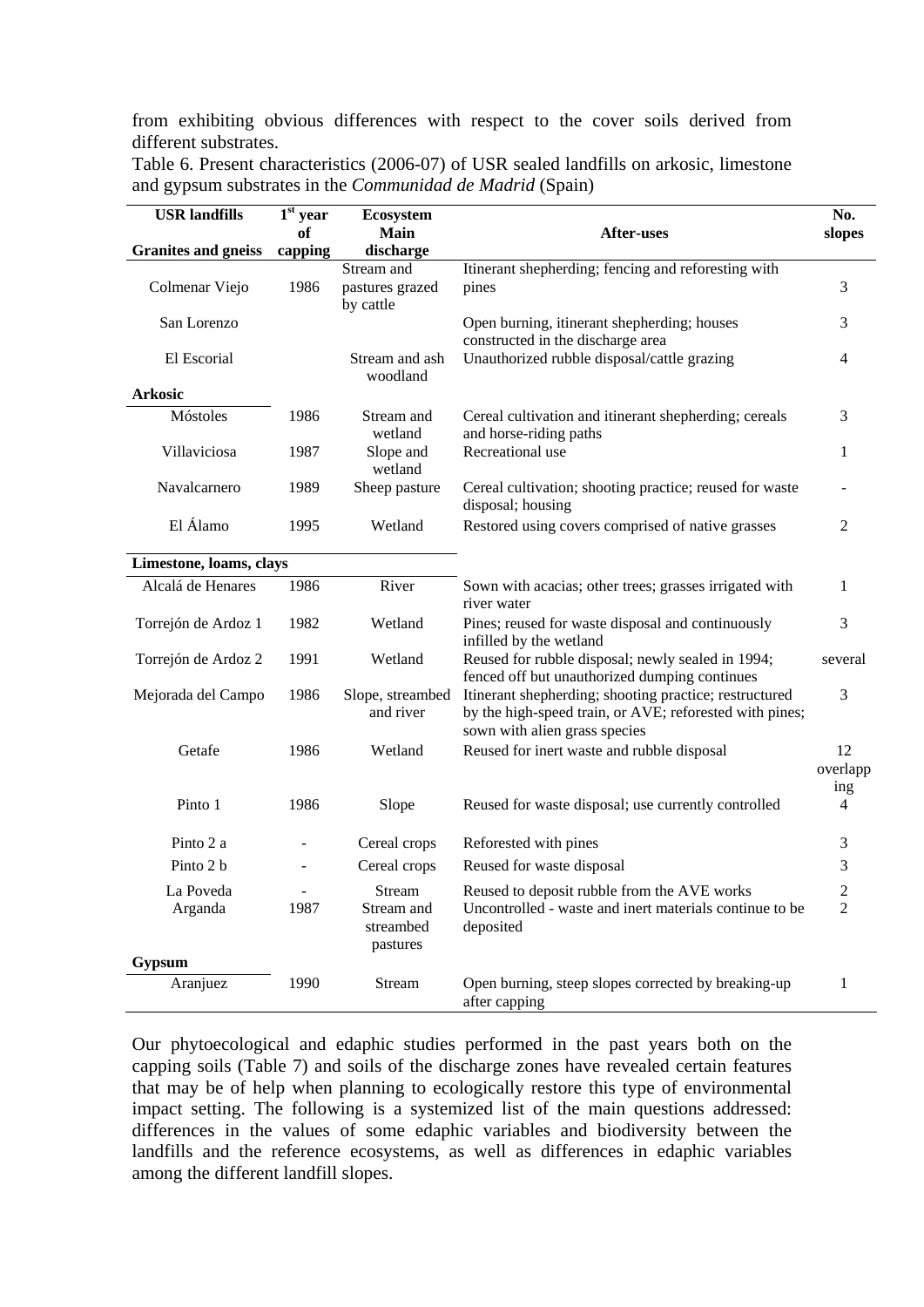Table 7. Soil variables recorded for the soil covers (mean values and standard deviation)

|       |  | of landfills overlying substrates representative of the central Iberian Peninsula five |  |  |  |
|-------|--|----------------------------------------------------------------------------------------|--|--|--|
| years |  |                                                                                        |  |  |  |

| <b>Soil variables</b>     | <b>Granites and gneiss</b> | <b>Arkoses</b>    | <b>Limestones</b> | <b>Gypsums</b>      |
|---------------------------|----------------------------|-------------------|-------------------|---------------------|
| pH                        | $7.0 \pm 0.2$              | $7.1 \pm 0.4$     | $7.6 \pm 0.1$     | $7.6 \pm 0.3$       |
| <b>OM</b><br>(% )         | $1.5 \pm 0.5$              | $0.6 \pm 0.3$     | $1.5 \pm 0.03$    | $0.36 \pm 0.3$      |
| Total N $(\%)$            | $0.080 \pm 0.030$          | $0.033 \pm 0.010$ | $0.094 \pm 0.056$ | $0.048 \pm 0.004$   |
| P (mg/100g)               | $21.1 \pm 19.2$            | $13.2 \pm 9.0$    | $6.3 \pm 2.5$     | $9.0 \pm 1.3$       |
| Na $(mg/100g)$            | $1.8 \pm 0.7$              | $6.9 \pm 3.7$     | $1.3 \pm 0.2$     | $1.9 \pm 1.5$       |
| (mg/100g)<br>K            | $17.2 + 9.5$               | $21.8 \pm 3.8$    | $32.3 + 9.9$      | $13.1 \pm 1.1$      |
| (mg/100g)<br>Ca           | 350.0±172.9                | $335.0 \pm 144.5$ | $715.0 \pm 65.0$  | $1396.7 \pm 1108.2$ |
| $Mg$ (mg/100g)            | $9.6 \pm 3.6$              | $37.2 \pm 23.3$   | $25.1 \pm 2.8$    | $6.60 \pm 1.7$      |
| (mg/Kg)<br>Zn             | $125.5 \pm 69.8$           | $83.5 \pm 146.0$  | $57.5 \pm 10.5$   | $33.3 \pm 5.7$      |
| (mg/Kg)<br>Cu             | $8.7 \pm 19.4$             | 150.9±730.2       | $13.0 \pm 11.0$   | $5.0 \pm 5.2$       |
| (mg/Kg)<br>Pb             | $7.7 \pm 5.6$              | $72.8 \pm 297.0$  | $28.5 \pm 3.5$    | $0.0 + 0.0$         |
| (mg/Kg)<br>C <sub>d</sub> | $0.0 + 0.0$                | $1.5 \pm 3.1$     | $0.0 + 0.0$       | $0.0 + 0.0$         |
| (mg/Kg)<br>Cr             | $0.0 + 0.0$                | $4.4 \pm 4.5$     | $0.0 + 0.0$       | $0.0 + 0.0$         |
| Ni<br>(mg/Kg)             | $22.2 \pm 3.6$             | $15.7 \pm 8.1$    | $22.5 \pm 3.5$    | $17.7 \pm 1.2$      |
| (mg/Kg)<br>Co             | $0.0 + 0.0$                | $1.5 \pm 2.3$     | $0.0 + 0.0$       | $0.0 + 0.0$         |
|                           |                            |                   |                   |                     |

after they were capped.

From this analysis, we were able to conclude that the events occurring and/or after-uses given to the landfills after their initial capping, along with the particular characteristics of each landfill pose many difficulties for the phytorestoration of their cover soils. The reasons for this are explained in more detail in the following section.

## **b) Cover soil-vegetation eco-chemical relationships**

Floristic relevés were recorded in twenty capped landfills of the central peninsula found on different substrates (granite and gneiss, arkoses, gypsum, limestone and marl). We also examined specialization of the flora to the different levels of disturbance as well as the adaptive strategies used by the species colonizing these environments, manifested by different biological features. Notwithstanding, based on the observations made (Tables 8 and 9), we focused on certain characteristics of the perturbation effects on the species and communities that most often appear in this type of setting.

Evident differences related to the diversity of both the plant species (all herbaceous) and nematodes in the soil (a soil mesofaunal indicator of nutrient recycling) were noted between the soil cover of the landfills and the corresponding reference ecosystems (Urcelai et al. 2000). An initial response to ecochemical relationships was that associated with the salinity of the landfills. The data shown in Table 10 indicate high levels of anions, especially of chloride ions soils detected in soils devoid of vegetation, and those provided in Table 11 reflect salinity differences among zones. These observations prompted an analysis of the link between salinity and pasture species to understand the ecological behavior of these plants and apply this knowledge to our restoration strategies (Adarve, et al., 1998; Hernández et al., 1998 b; Pastor et al., 2002 a and b).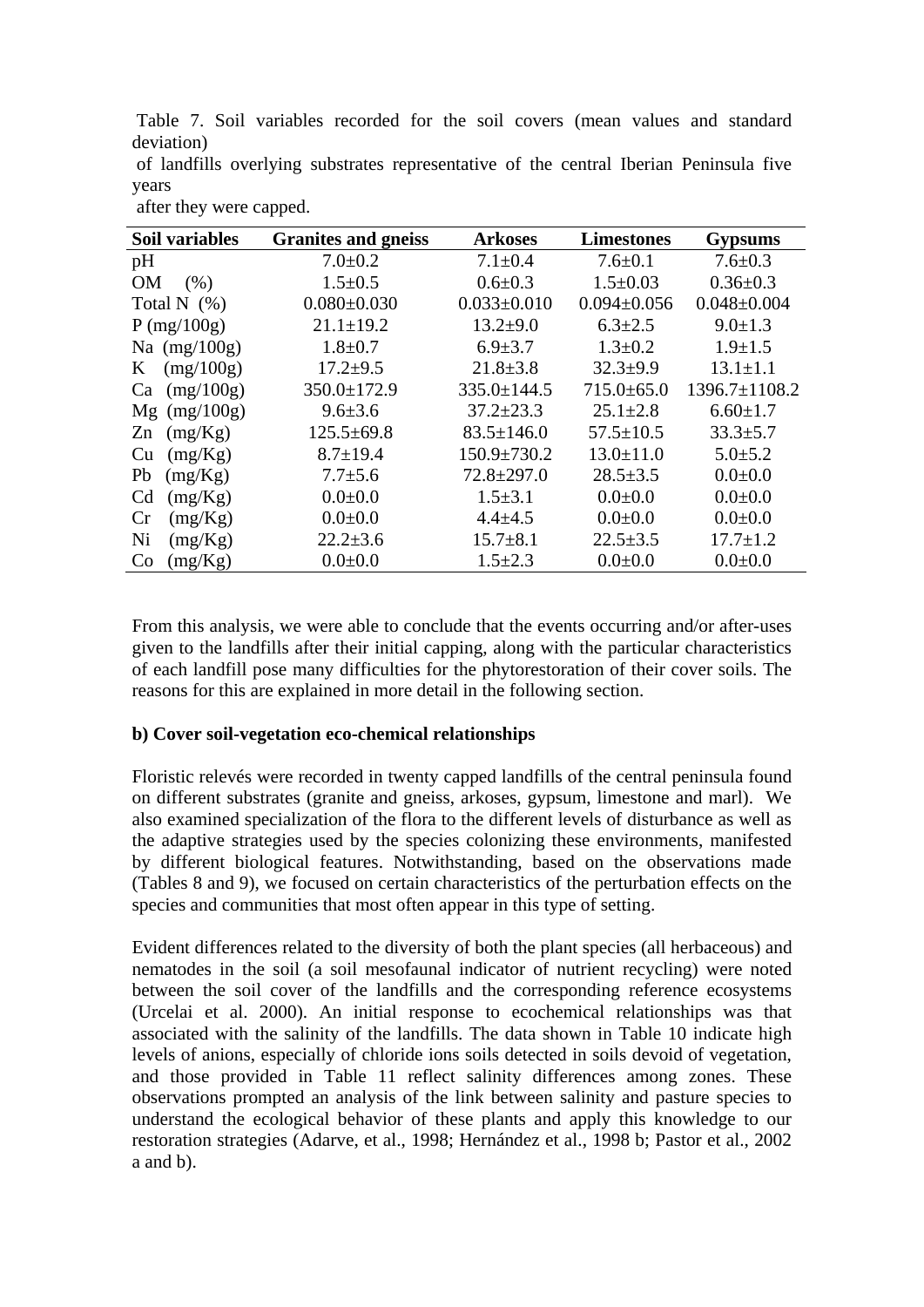Table 8. Significantly different results (99.9%) obtained in 36 soil samples taken from landfills overlying arkosic materials (in the fifth year after their initial sealing) and 55 samples collected from reference ecosystems of the same region.

| <b>Biotic factors</b>                         | Landfills       | Reference ecosystems |
|-----------------------------------------------|-----------------|----------------------|
| Cover. Total vegetation $(\%)$                | $34.9 \pm 17.1$ | $60.6 \pm 25.0$      |
| Mean vegetation height (cm)                   | $14.9 \pm 9.1$  | $22.7 \pm 10.2$      |
| Plant diversity (no. sp / m <sup>2</sup> )    | $15.5 \pm 7.3$  | $29.5 \pm 11.4$      |
| Density of nematodes (no./100 $\text{cm}^3$ ) | $45.6 \pm 38.3$ | $122 \pm 50.7$       |

Table 9. Plant biodiversity (species richness) variation in the discharge areas of three landfills of the *Comunidad de Madrid* five years after their initial sealing affected by surface runoff (**N**: reference ecosystem; A to H: Landfill sites).

|    |    | Alcalá |    |     |     | Torrejón |   |     |                |                |       | <b>Móstoles</b> |       |    |   |
|----|----|--------|----|-----|-----|----------|---|-----|----------------|----------------|-------|-----------------|-------|----|---|
|    |    |        |    | A   | B C |          | D | N   | A              | $\overline{B}$ | $C$ D |                 | $E$ F | G  | Н |
| 75 | 36 | 46     | 61 | -32 |     | 45 35 50 |   | 173 | 32 32 35 35 37 |                |       |                 | 40    | 35 |   |

Table 10. Levels of anions  $(mg/Kg)$  recorded in the soil cover of three landfills found on an arkosic substrate six years after they were initially capped according to the revegetation arising from the seed banks of the cover soil used.

| <b>USR</b> landfill    | <b>Sulfates</b> | <b>Chlorides</b> | <b>Nitrates</b> | <b>Fluorides</b> |
|------------------------|-----------------|------------------|-----------------|------------------|
| Mejorada               |                 |                  |                 |                  |
| Soil under Gramineae   | 10.5            | 14.8             | 10.0            | 1.2              |
| Soil under Leguminosae | 23.4            | 20.8             | 7.3             | 1.3              |
| Naked soil             | 47.8            | 374.4            | 36.7            | 3.3              |
| <b>Móstoles</b>        |                 |                  |                 |                  |
| Soil under Gramineae   | 11.0            | 5.6              | 0.9             | 1.4              |
| Soil under Leguminosae | 15.9            | 10.6             | 0.9             | 0.9              |
| Naked soil             | 11.0            | 3.3              | 0.9             | 0.9              |
| <b>Navalcarnero</b>    |                 |                  |                 |                  |
| Soil under Gramineae   | 11.1            | 8.3              | 3.8             | 0.9              |
| Naked soil             | 123.4           | 145.6            | 43.3            | 0.9              |

Table 7 indicated that Zn is a metal found in greatest quantities in all the landfills. Along with the high chloride contents, this led us to design a set of bioassays conducted under controlled conditions applying different concentrations of Zn chloride to the soil and then sowing with several native species collected from the field (analogous to those growing on the landfills), as well as other commercially available ecotypes: pasture gramineas (*Lolium rigidum, Hordeum murinum, Bromus hordaceus* and *B. rubens*), commercial gramineas (oats, wheat, maize), pasture legumes (*Trifolium subterraneum, T. glomeratum, T tomentosum and Lupinus angustifolium*) and forage plants (alfalfa, vetch and lupin), along with the crucifer *Hirschfeldia incana* (Pastor et al., 2003 and 2004).

We also examined the effects of soil Zn contamination on individual species (Pastor et al. 2003) and the plant communities that grow in the ecosystems of the natural surroundings of the landfill areas. Only a few community species were able to tolerate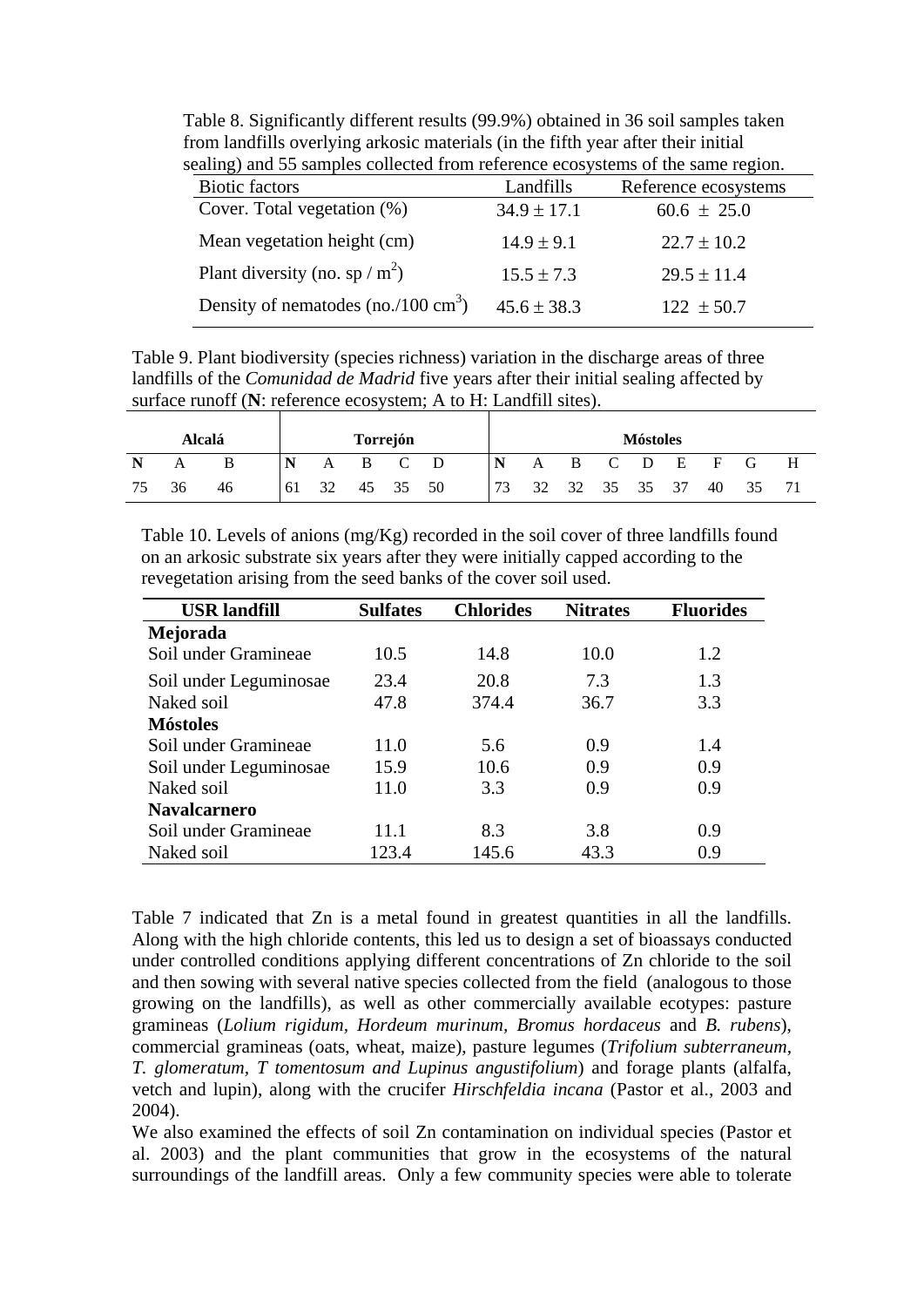high soil Zn levels and may thus be considered appropriate as phytoremediators of soils with similar concentrations of this metal, around 700 ppm (Tables 12 and 13).

|                    |        |     | Soil cover of the Móstoles landfill<br>Soil cover of the Mejorada landfill |                   |        |     |                           |
|--------------------|--------|-----|----------------------------------------------------------------------------|-------------------|--------|-----|---------------------------|
|                    |        | pH  | Conductivity $(\mu S/cm)$                                                  |                   |        | pH  | Conductivity $(\mu S/cm)$ |
| <b>SLOPE 1</b>     | Soil 1 | 7.8 | 297                                                                        | ZONE <sub>1</sub> | Soil 1 | 7.1 | 706                       |
|                    | Soil 2 | 7.8 | 361                                                                        |                   | Soil 2 | 7.1 | 484                       |
|                    | Soil 3 | 7.9 | 460                                                                        |                   | Soil 3 | 7.4 | 452                       |
| SLOPE <sub>2</sub> | Soil 1 | 7.6 | 395                                                                        | ZONE <sub>2</sub> | Soil 1 | 7.3 | 450                       |
|                    | Soil 2 | 7.7 | 553                                                                        |                   | Soil 2 | 7.4 | 494                       |
|                    | Soil 3 | 7.7 | 514                                                                        |                   | Soil 3 | 4.2 | 669                       |
| SLOPE <sub>3</sub> | Soil 1 | 7.9 | 564                                                                        | ZONE <sub>3</sub> | Soil 1 | 3.4 | 1032                      |
|                    | Soil 2 | 7.6 | 551                                                                        |                   | Soil 2 | 3.2 | 1882                      |
|                    | Soil 3 | 7.6 | 810                                                                        |                   | Soil 3 | 7.4 | 394                       |
| <b>SLOPE 4</b>     | Soil 1 | 7.9 | 282                                                                        | ZONE <sub>4</sub> | Soil 1 | 2.1 | 2810                      |
|                    | Soil 2 | 7.7 | 364                                                                        |                   | Soil 2 | 2.7 | 2690                      |
|                    | Soil 3 | 7.9 | 405                                                                        |                   | Soil 3 | 2.6 | 2620                      |

Table 11. Soil conductivity values recorded ten years after capping in a single landfill (Mejorada) with several slopes and a landfill (Móstoles) whose only slope has very different zones in its low, middle and high parts

Table 12. Plant diversity and cover determined in a bioassay using microcosms prepared with soil containing different concentrations of zinc chloride.

|                          | <b>Treatment</b> (ppm Zn) | <b>Mean and SD</b>       |
|--------------------------|---------------------------|--------------------------|
| Diversity                | $\theta$                  | $20.0 \pm 2.0 a$         |
| (total no. vascular sp.) | 300                       | $11.7 + 2.3a$            |
|                          | 500                       | $6.0 \pm 1.0$ b          |
|                          | 700                       | $4.7 \pm 0.6$ b          |
| % Cover vascular sp.     | $\Omega$                  | $70.0 \pm 8.9$ a         |
|                          | 300                       | $53.7 \pm 2.1$ b         |
|                          | 500                       | $30.0 \pm 4.0 \text{ c}$ |
|                          | 700                       | $14.7 + 4.2$ d           |
|                          | $\Omega$                  | $17.0 + 2.6 a$           |
| % Cover mosses           | 300                       | $2.0 \pm 2.0$ b          |
|                          | 500                       | $0.3 \pm 0.6$ b          |
|                          | 700                       | $0.3 \pm 0.6$ b          |

| Table 13. Zn contents $(mg/Kg)$ of the above-ground mass of several species of the  |  |
|-------------------------------------------------------------------------------------|--|
| community grown in microcosms containing different soil Zn chloride concentrations. |  |

| <b>Species</b>          | <b>Control</b> | 300   | 500 | 700  |
|-------------------------|----------------|-------|-----|------|
| Vulpia myurus           | 74,6           | 228   | 765 | 1157 |
| Polypogon maritimus     | 75,0           | 278   |     | 957  |
| Juncus buffonius        | 75,3           | 120,5 | 149 | 893  |
| Echium sp.              | 259            | 811   |     |      |
| Scirpoides holoschoenus | 28             | 36,5  | 64  |      |
| Trisetum panicetum      | 63             | 373   |     |      |
| Lolium rigidum          |                | 255   |     |      |
| Gaudinia fragilis       |                | 251   |     |      |
| Anagallis arvensis      |                | 86    |     |      |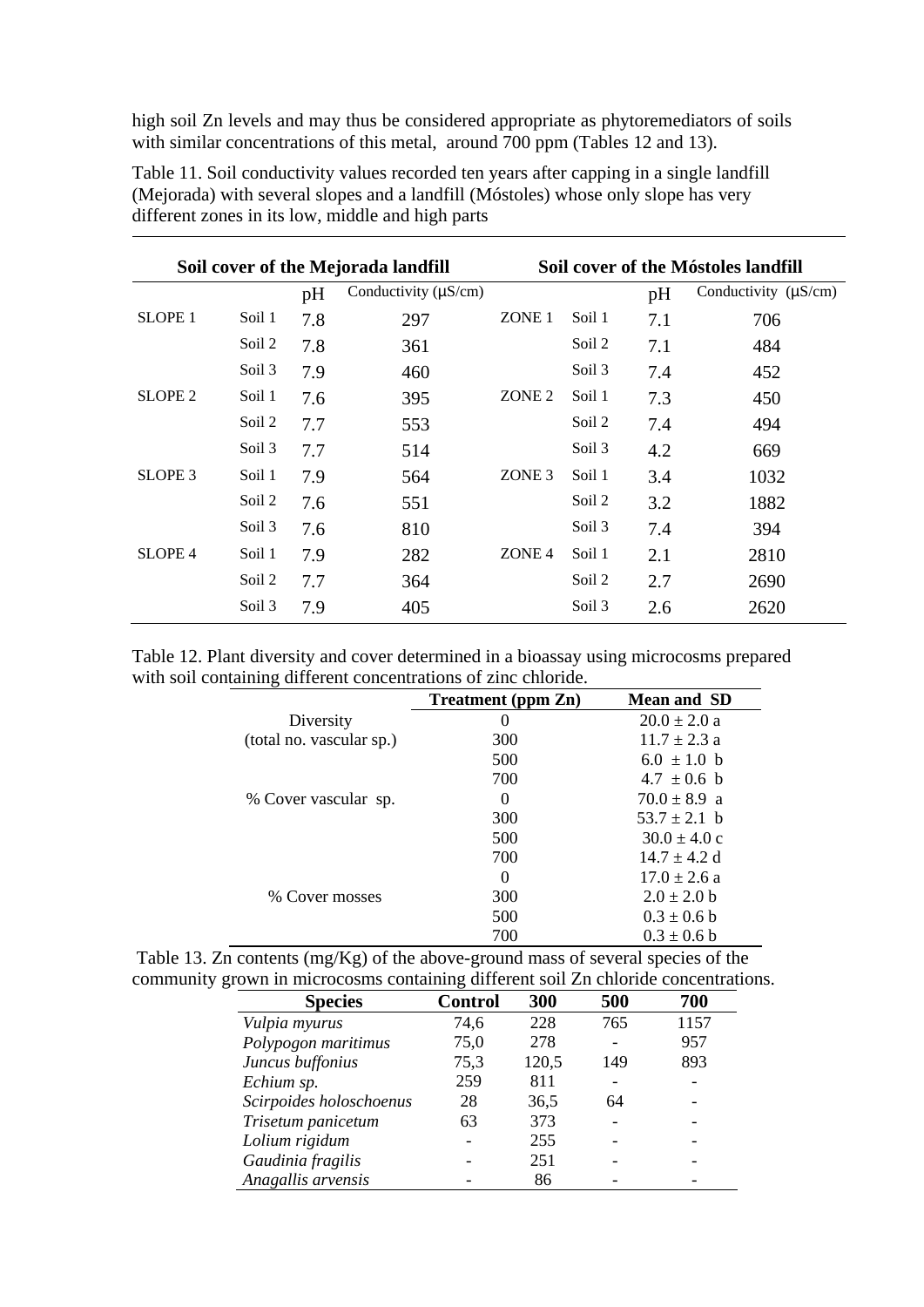As we examined behavior at the species and community level in controlled conditions (microcosms), we also performed experiments in field conditions. These experiments revealed some responses of the plants to physical abiotic factors (slope gradient and orientation) and biotic factors (such as the species growth habit in relation to the horizontal soil cover, rooting types in shallow soils, and possible seed production). These features need to be considered for revegetating landfills besides ecochemical interactions.

The real situation shown by sealed waste landfills, whether solid urban residues, industrial residues or mixed (as most of those in the Comunidad de Madrid), means we are faced with a rather complex restoration process mainly due to the following characteristics:

1) Their many slopes with steep gradients and different orientations are environmental factors that any revegetation project will have to deal with.

2) The scarce layer of capping, or sealing, material (soils of the landfill surroundings) along with the steep slopes leads to the loss of fine materials that affect the implantation of root systems and cause fertility losses of the soils proper to the landfill system and silting of discharge areas (this often occurs in wetlands where the water table fails to crop out or in surface water channels in which sediments build up).

3) Besides these effects of physical degradation processes, those arising from the contamination that the landfills also exhibit determines that any restoration process will have to jointly deal with both types of effect, which we denote the erosion-pollution dichotomy of soils. In many cases, plant species that could be implanted to prevent erosion are unable to tolerate any of the pollutants found in these systems, or vice-versa.

4) In landfills capped with soils from their respective surroundings, the two processes of ecological succession intermix: on the one hand, there could be a primary succession since a new community starts in these "recently arising" systems, and on the other, a secondary succession could arise through germination of the seed bank present in the soil used to cover the landfill.

The two most important questions that should be highlighted are: a need to arrest erosion and its effects such as silting of water courses, eutrophication and pollution of surface waters; and in a subsequent stage, a need for adequate surveillance to avoid the constant reuse of a sealed landfill for waste disposal, which will hinder any restoration project.

### **CONCLUSION**

After several years of exploring the best way of going about restoration based on ecological principles, we would like to highlight the following conclusions. The first is the highly complex nature of the processes involved in restoring ecosystems degraded through human actions. In our introduction to this subject, we mentioned the basic aspect of the complexity of ecosystems. This complexity is exaggerated by any human land management measures, mainly inappropriate land use, waste disposal and use of fertilizers. Without a good understanding of the "normal" behavior of an ecosystem, we cannot even attempt to identify the components of the ecosystem affected by an environmental impact and will not be able to undertake a realistic restoration. This determines the importance of finding a reference ecosystem that resembles in as much as possible the degraded ecosystem, unless of course, we have information of the previous state and behavior of the system before its perturbation.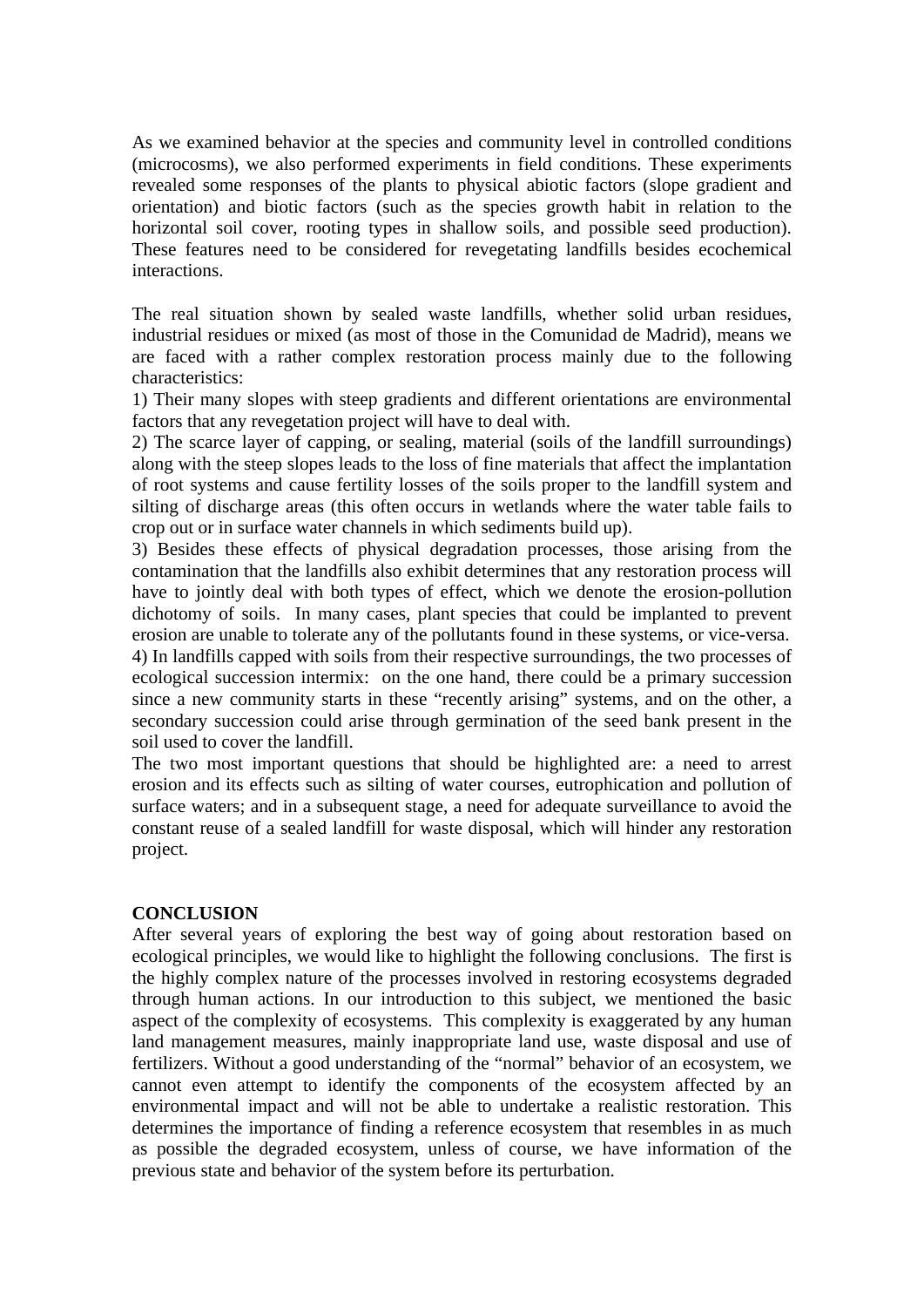Despite this complexity, we feel the different methodologies used to restore the terrestrial ecosystems of the degraded scenarios most frequently arising in the Mediterranean semi-arid and arid environments of Spain could render autochthonous plants with a capacity to restore polluted soils and help detain the erosion of sites with pronounced slopes. Our approach has also provided combinations of plant species that may be used for sites whose soils are polluted with several heavy metals. Although we used low cost techniques requiring a considerable length of time to adapt them for use in polluted environments, they all offer information for the restoration of specific polluted sites of the area. Thus, it seems that no general ecological restoration concept can be applied.

The many levels of complexity involved in an ecotoxicological study: spatial (geologicedaphic), biologic (populations), and the many possible ways of evaluating the ecotoxicological nature of an environment means we should integrate scales through the use of *microcosms* (see figure 9).

Experiments in microcosms provide a quantitative idea of the optimal field conditions for the phytostabilization (in highly polluted soils) and phytoextraction (in moderately polluted soils) of metal contaminants. Both field and laboratory work is needed to identify the plant species that determine community structure in these environments and to complement previous bioassays by establishing further levels of heavy metal tolerance and toxicity.

*Acknowledgements:* The studies mentioned were funded by the EIADES program of the CM and several Mº MA and MEC projects (CTM2005-02165/TECNO).

### **REFERENCES**

Adarve, Mª J.; Hernández, A. J.; Sánchez, A. J.; Rebollo, L. F. (1994 a). La contaminación de las aguas subterráneas por lixiviados de un vertedero sellado de residuos sólidos urbanos localizado en Torrejón de Ardoz (Madrid). En: *Agua y Medioambiente* pp. 162-170, TIASA, Madrid.

Adarve, Mª J.; Pastor, J.; Rebollo, L. F.; Hernández, A. J. (1994 b). Incidencia de un vertedero con residuos industriales sobre las aguas subterráneas y el suelo de su entorno. En: *Comunicaciones Técnicas IIº Congreso Nacional del Medio Ambiente, 4:* 115-130, Madrid.

Adarve, Mª J.; Rebollo, L.; Hernández, A. J. (1996). Ensayos experimentales del flujo del agua y la distribución de la conductividad eléctrica en perfiles de la zona no saturada próximos a un vertedero de residuos sólidos urbanos. *Geogaceta, 20*: 1311-1314.

Adarve, MªJ; Hernández, A.J.; Gil, A; Pastor, J. (1998). B, Zn, Fe and Mn content in four grassland species exposed to landfill leachates. *J. Environmental Quality, 27:* 1286-1293.

Calow, P. (1995). Ecosystem Health. A critical análisis of concepts. In: *Evaluating and Monitoring the Health of Large-Scale Ecosystems*, pp. 33-41. NATO, ASI Series 138, Springer-Verlag, Berlín.

Crabbé, P., Holland, A. J., Ryszkowski, L., Westra, L. Eds. (2000). *Implementing Ecological Integrity. Restoring Regional and Global Environmental and Human Health*. NATO Science Series IV, Earth and Environmental Sciences Vol. 1., Kluwer Academic Publishers. Dordrecht, The Netherlands, 492 p.

Di Giulio, R. T.; Monosson, E. Eds. (1996). Interconnections between Human and Ecosystems Health. Champman & Hall. Norwell, MA, USA.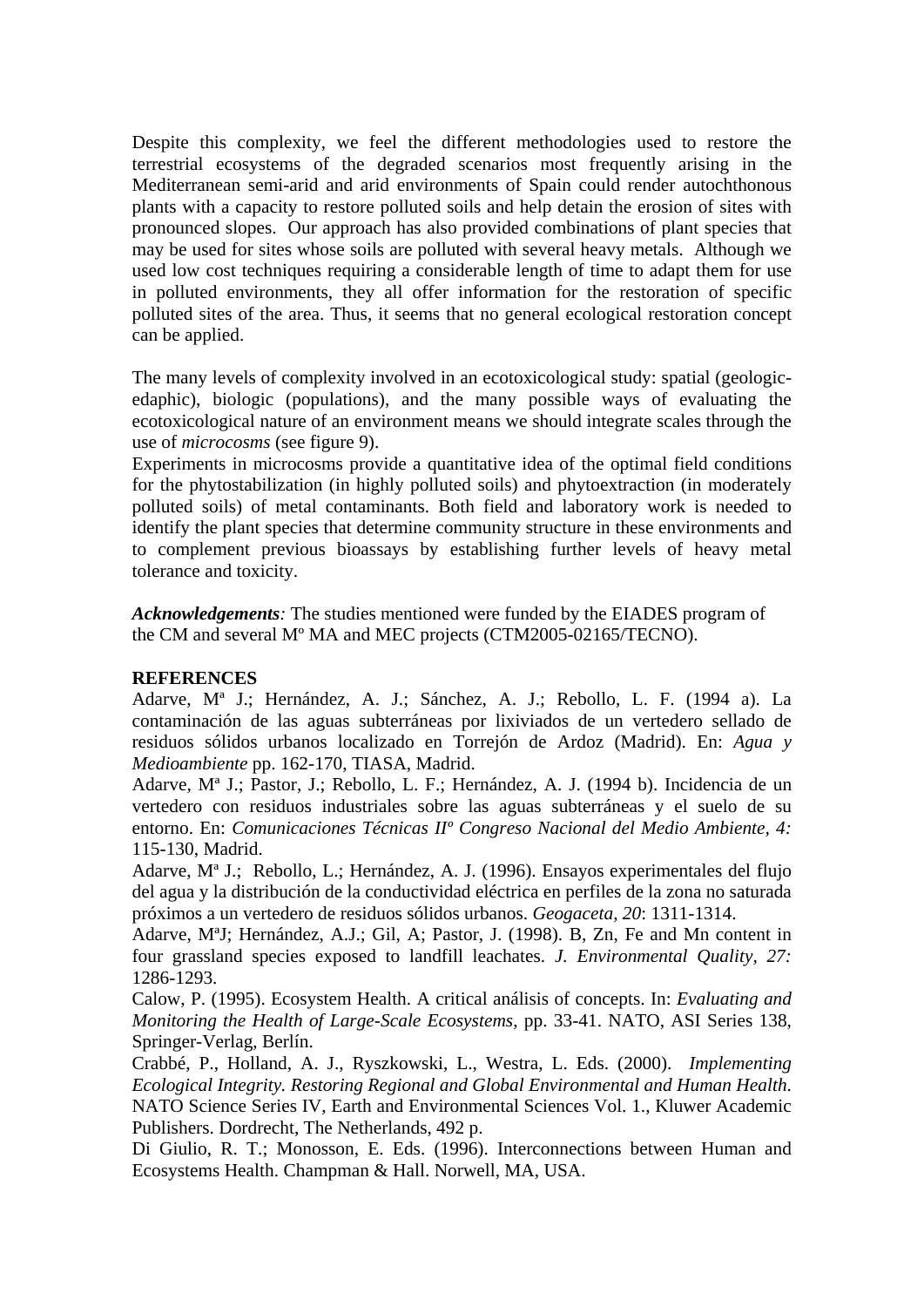Estalrich, E.; Hernández, A. J.; Pastor, J. (1992). Conocimiento de ecotipos de especies fijadoras en taludes de carretera en clima semiárido. En: *IIIº Simposio Nacional sobre taludes y laderas inestables*, pp. 781-790. Ediciones de la Universidad de La Coruña, La Coruña.

Estalrich, E.; Hernández, A. J.; Aranda, L.; Pastor, J. (1997). Estudio de factores edáficos

relacionados con la erosión y escorrentía en taludes de fuerte pendiente; ensayos de revegetación. *Edafología, 2:* 161-167.

FAO (2000). Infections and intoxications of farm livestock associated with feed and forage. *www.fao.org/es/ESN/animal/animapdf7annex-4.pdf*

Hernández, A. J. (1989). *Metodología sistémica en la enseñanza universitaria*. Narcea, Madrid.

Hernández, A. J. (1991). Ecosystems Global Problems. In: De Cleris, M (Ed.). *Handbook of Systems Science*, pp. 253-259.European Systems Union Hellenic Systems Society and UNESCO, Atenas.

Hernández, A. J. (1994). Restauración del impacto ambiental de vertederos. En: *Contribución a la Educación Ambiental. El tratamiento de los residuos urbanos*. Álvarez, J. B., Polo A. (Comps.) Cuadernos del ICE 11, pp. 35-47. Ediciones de la Universidad Autónoma de Madrid. Madrid.

Hernández, A. J.; Adarve, Mª J; Pastor, J. (1998 a). Some impacts of urban waste landfills on Mediterranean soils. *Land Degradation & Development, 9***:** 21-33.

Hernández, A. J; Adarve, Mª J; Gil, A; Pastor, J. (1998 b). Soil salination from landfill leachates: effects on the macronutrient content and plant growth of four grassland species. *Chemosphere, 38*: 1693-1711.

Hernández, A. J.; Pastor, J. (2007). Ecosystems health and geochemistry: concepts and methods applied to abandoned mine sites. In: Loredo, J. (Ed.) *Exploring our Environment.* 23rd *International Applied Geochemistry Symposium,* 10 p. The Association of Applied Geochemistry, Oviedo (Spain).

Hernández, A. J, Pastor, J., Alexis, S., Vizcayno, C. (2007). Geoquímica y salud: una aproximación al estudio en ecosistemas tropicales. In: Preto, E., Alencoao A. M. (Coords.) *Geoquímica, VI Congreso Ibérico Geoquímica,* pp. 406-409. Planetaterra , Vila Real (Portugal).

Landis, W. G.;Yu, M. H. 1999 *Environmental Toxicology. Impacts of Chemical upon Ecology Systems.* Lewis Publishers. Boca Raton 390 p.

López Alonso, M.; Benedito, J.L.; Miranda, M.; Castillo, C.; Hernández, J.; Shore, R.F. (2002). Cattle as Biomonitors of Soil Arsenic, Copper, and Zinc Concentrations in Galicia (NW Spain). *Arch. Environ. Contam. Toxicol. 43*: 103-108.

Morcombe, P.W.; Petersson, D.S.; Masters, H.G.; Ross; P.J. Edwards, J.R. (1994). Cd concentrations in kidney of sheep and cattle in western Australia. I. Regional distribution. *Austr. J. Agric. Res. 45:* 851-862.

Pastor, J.; Urcelay, A.; Oliver, S.; Hernández, A. J. (1993). Impact of Municipal Waste on Mediterranean Dry Environments. *Geomicrobiology Journal, 11*: 247-260.

Pastor, J.; Alía, M.; Hernández, A. J.; Adarve, M. J.; Urcelay, A.; Antón, F.A. (1993). Ecotoxicological studies on effects of landfill leachates on plants and animals in central Spain. *Science of the Total Environment, 140*: 127-134.

Pastor, J; Hernández, A J. (2002 a). Estudio de suelos de vertederos sellados y de sus especies vegetales espontáneas para la fitorrestauración de suelos degradados y contaminados del centro de España*. Anales de Biología*, *24*: 159-167.

Pastor, J; Hernández, A.J. (2002 b). Evaluation of the suitability of two grass species for phytorestoration of contaminated soils from landfills under field and experimental